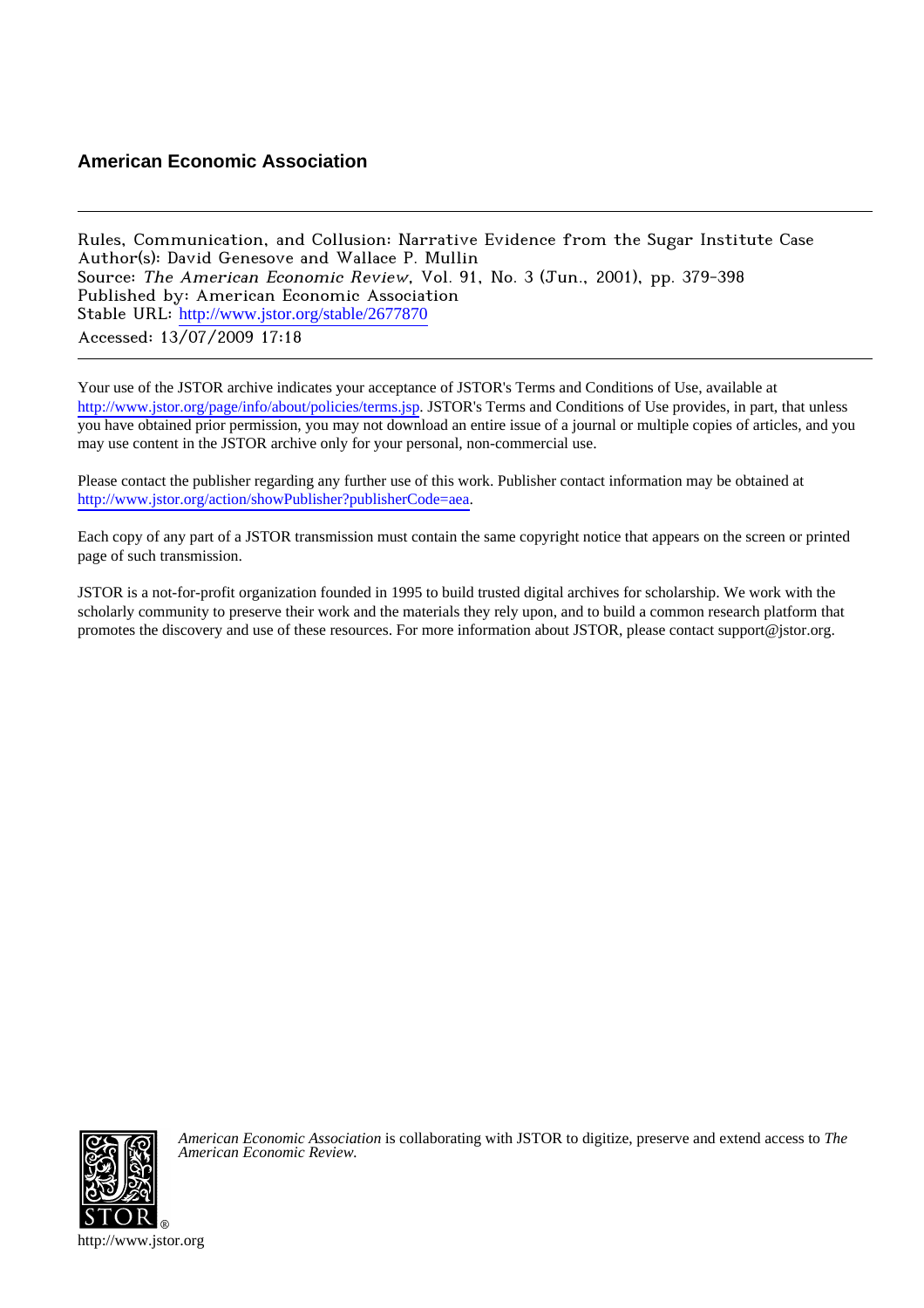# **Rules, Communication, and Collusion: Narrative Evidence from the Sugar Institute Case**

**By DAVID GENESOVE AND WALLACE P. MULLIN\*** 

**Detailed notes on weekly meetings of the sugar-refining cartel show how communication helps firms collude, and so highlight the deficiencies in the current formal theory of collusion. The Sugar Institute did not fix prices or output. Prices were increased by homogenizing business practices to make price cutting more transparent. Meetings were used to interpret and adapt the agreement, coordinate on jointly profitable actions, ensure unilateral actions were not misconstrued as cheating, and determine whether cheating had occurred. In contrast to established theories, cheating did occur, but sparked only limited retaliation, partly due to the contractual relations with selling agents. (JEL L13, L41)** 

**This paper reexamines the cartel problem by studying the private discussions within one cartel. While we find much that is in accord with George J. Stigler's (1964) basic insight that firms would structure an agreement conscious of their later incentive to cheat on it, we also uncover puzzles for established theory, and identify elements that a richer theory should encompass-especially regarding the role of communication in collusion.** 

**Our window into the inner workings of a cartel is a remarkable series of notes on the weekly meetings of the Sugar Institute. This trade association was formed in December 1927, in the wake of several years of falling margins and excess capacity, by 14 firms comprising nearly all the cane sugar refining capacity in the United States.** 

**\* Genesove: Department of Economics, Hebrew University of Jerusalem, Mt. Scopus, Jerusalem 91905, Israel; Mullin: Department of Economics, Michigan State University, 101 Marshall Hall, East Lansing, MI 48824. Mullin's research was supported by an MSU AURIG grant, which is gratefully acknowledged. David Bumstein provided excellent research assistance. We thank Phil Haile, Tom Hubbard, Fiona Scott Morton, two anonymous referees, and lunch and workshop participants at the University of Chicago, CEPR, the Hebrew University of Jerusalem, Indiana University, MIT, Michigan State University, and the NBER for helpful comments. Special thanks are due to Carl Van Ness, archivist at the University of Florida, Gainesville, for his assistance in using the Braga Brothers collection. We also thank Fred Romanski and Gregory Plunges of the National Archives and Records Administration.** 

**Vice President of McCahan, a midsize refinery in Philadelphia. Place, who was "in** 

**ruled its practices illegal.** 

**It operated until 1936, when the Supreme Court** 

**Among the top executives in regular attendance at the meetings was Louis V. Place,** 

**charge of all activities of the company except production and raw sugar purchases,"' wrote over 500 pages of single-spaced detailed notes on the Board of Directors, Executive Committee, and Enforcement Committee meetings from January 1929 through mid-1930. He also reported on the informal gatherings that followed them, and private conversations with other refiner representatives and Institute personnel.2 Since the memos circulated among only some six McCahan executives, they are extremely candid. Under cross-examination at the trial, Place claimed to have regularly destroyed them upon receiving the much less revealing official minutes.3 Place's own notes catch the** 

**<sup>3</sup>United States v. Sugar Institute (1934), paragraph 7712, Volume VI, Supplemental Transcript of the Record.** 

<sup>&</sup>lt;sup>1</sup> Testimony of Louis Placé, Transcript of Record, Vol**ume II p. 827 (United States v. Sugar Institute, Records of the District Court of the United States).** 

**<sup>2</sup>The Plac6 memoranda are deposited in the Rionda Family Archives at the University of Florida, Gainesville (see Carl Van Ness, 1995). We supplement them with the voluminous trial record. Both sources are described in Genesove and Mullin (1999).**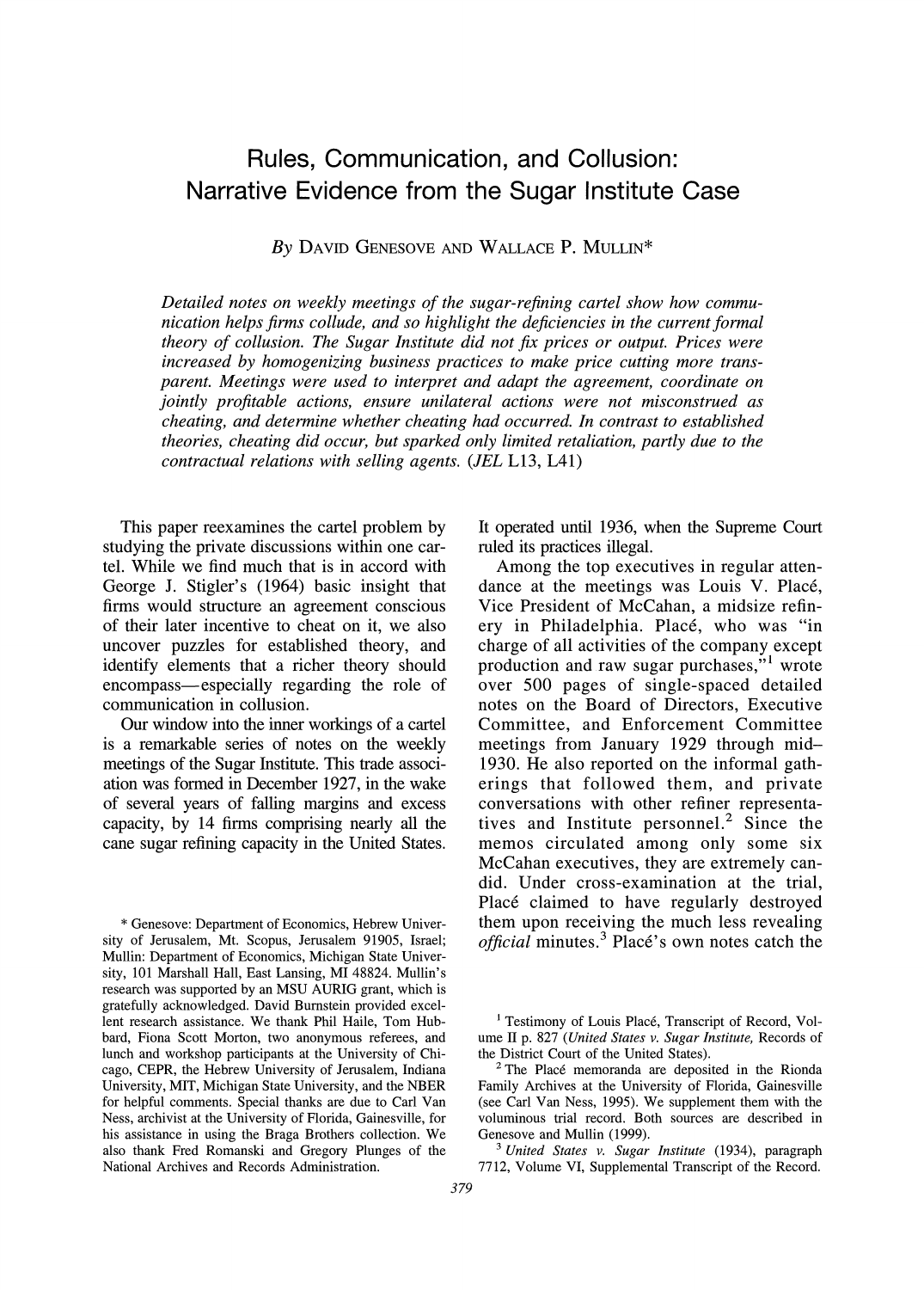**President of American in an act of perjury,4 and reveal both the refiners' legal strategy, and their political machinations.5** 

**For economists, Place's notes are a unique information trove on cartel behavior. Participants in a modem cartel are unlikely to create such detailed and contemporaneous documents of decision-making, due to legal concerns. Moreover, although antitrust agencies can subpoena firm records and interview market participants, strict confidentiality rules keep what they learn from academic research, except by way of the rare trial.** 

**Place's memos serve us in two ways. First, they are a record of the communication among the refiners. Here are announcements of impending actions that firms did not wish misconstrued as market stealing, charges of cheating, threats of retaliation, and deliberations over cooperative actions that were jointly profitable but singly unprofitable.** 

**Second, the memos reveal the reasoning behind firms' actions. This is a type of evidence that economists have tended to shy away from. Milton Friedman (1953) would judge a theory solely by its predicted outcomes. But we agree with Alan S. Blinder (1993) that a firm's explanation of its conduct is also proof, since a theory describes the "chain of reasoning" which motivates the firm. Indeed, participants' beliefs are an integral part of many game-theoretic models. Furthermore, because like Ariel Rubinstein (1992) we view "a model [as] an approximation of [the players'] perception and not an approximation of an objective description of reality," we think it valuable to document how colluding firms viewed their environment.** 

**The Sugar Institute never directly fixed prices** 

**nor allocated market shares. There is no indication or legal finding of either.6 Instead, it fixed rules. These rules, the main principles of which**  were stated in its Code of Ethics<sup>7</sup> and the details **of which were promulgated in successive Code Interpretations, covered every conceivable aspect of the distribution and marketing of sugar other than the basis price itself. In this way, the refiners eliminated the differential treatment of customers and harmonized contractual practices, thus facilitating the detection of secret price cuts.** 

**In his seminal work on collusion, Stigler (1964) identified the ability both to detect price cutting and to retaliate against it as the primary requirements of successful collusion. However, he emphasized detection. In contrast, more recent work, from Edward J. Green and Robert H. Porter (1984) on, has concentrated on the nature of optimal retaliation, and taken the detection probability as parametric. Studying the Sugar Institute refocuses our attention on detection, in revealing how firms may enhance it by altering their environment through both specific rules and institutional structure, including communication. The costs of such a strategy in foregone profits from price discrimination and cost efficiencies are made clear as well.** 

**We find the current formal theory of collusion wanting in three respects. First, the theory ignores the inevitable incompleteness of collusive agreements. Conclusions about the role of renegotiations are especially misleading because of this neglect. In contrast, we show that the meetings embodied a governance structure for the agreement, ensuring its adaptation to (typically endogenous) changing circumstances. Second, the theory provides no role for rich communication within the agreement. We show the crucial role provided by ex ante notification and ex post determination of fault at the weekly meetings.8** 

**<sup>8</sup>Recent work that uses communication as a technical device to form public histories to solve for the equilibrium does not demonstrate the need for communication (Olivier Compte, 1998; Michihiro Kandori and Hitoshi Matsushima, 1998). Also, the messages in these models are simply retrospective reports of the private information-i.e., firm out-** 

**<sup>4</sup>He actively participated at a meeting in which the move to delivered pricing was coordinated (W. J. McCahan Sugar Refining and Molasses Company, Memoranda and Notes of Meetings, April 18, 1929), but denied that the refiners ever discussed it (United States v. Sugar Institute, Defendants Fact Brief, p. 212). The memos also show Arbuckle Brothers shipping to a bootlegger (W. J. McCahan Sugar Refining and Molasses Company, Memoranda and Notes of Meetings, February 20, 1930).** 

<sup>&</sup>lt;sup>5</sup> W. J. McCahan Sugar Refining and Molasses Com**pany, Memoranda and Notes of Meetings, January 29, 1929; February 15, 1929; May 11, 1929. In the last case, the refiners discuss asking the beet-sugar refiners association to petition the government to regulate transportation pricing in the sugar-cane refining industry.** 

**<sup>6</sup>The antitrust authorities realized this early on (Harry A. Babcock, 1930 p. 14).** 

**<sup>7</sup>This is reproduced in the Appendix of Genesove and Mullin (1999).**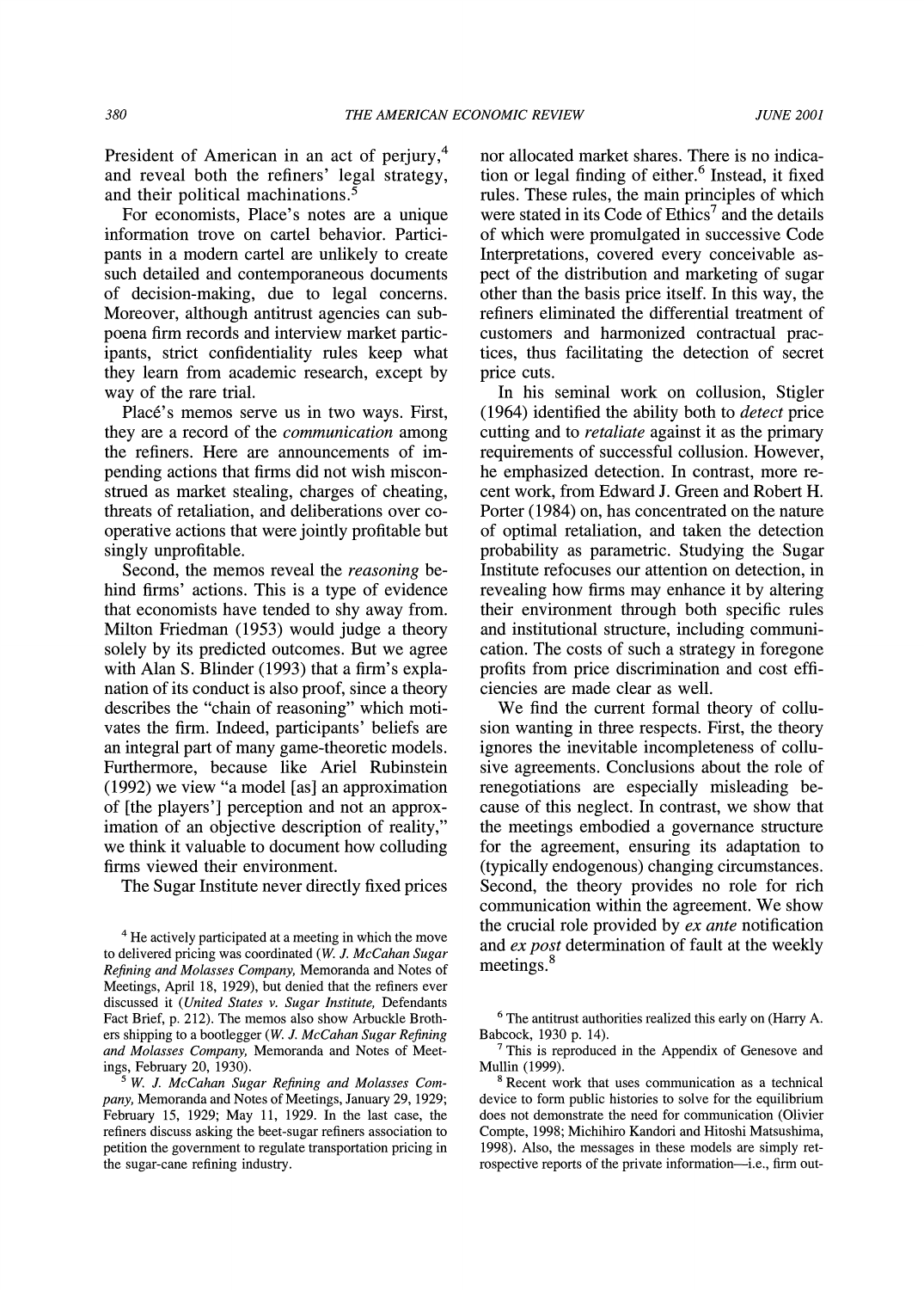**Finally, as Margaret C. Levenstein (1997) has shown, the theory incorrectly predicts that cheating (which should not even occur in equilibrium!) will always be met by competitive, or subcompetitive, conditions. We see such harsh punishments only in response to massive cheating. Occasional incidents of cheating were typically not retaliated against. Open violations, or consistent patterns of cheating in a single dimension were matched in degree and kind. We argue that the contractual arrangements for sales agents help explain the limited retaliation.** 

**Section I presents evidence that the Institute raised margins and profits. This establishes that the collusive efforts were at least partially successful, and so merit further investigation. Section II details the collusive mechanism, rule fixing, and the benefits and costs it entailed. Section III interprets the Institute as an incomplete collusive agreement. Sections IV and V explore how ex ante notification and ex post determination of fault supported the agreement, while Section VI documents firms' response to its violation. Section VII shows that the firms did not transfer market shares or infer cheating from variations in them, as existing theories predict. Section VIII concludes.** 

#### **I. Performance**

**How successful was the Sugar Institute? Table 1 lists some relevant yearly statistics. As Genesove and Mullin (1997, 1998) showed, the simple production technology of cane sugar refining affords direct measures of marginal cost and so of the price-cost margin as well. To produce a pound of refined sugar, one needs 1.075 pounds of raw sugar, the price of which constitutes most of the cost of refining. Column (2) presents the "proper margin," the difference between the price of refined and 1.075 times the price of raw. Column (3) subtracts an additional 60 cents per hundred pounds, which represents all non-raw-sugar variable costs of refining.9** 

**The establishment of the Sugar Institute in December 1927 is coincident with an increase of the margin of about 20 to 25 cents per hundred pounds over the preceding three years. As column (4) shows, this increase is a more than doubling of the Lerner Index. Of course, the use of list prices runs into the obvious difficulty that the Institute was established in response to the pervasiveness of secret price cuts. However, any bias only strengthens our conclusion: so long as the Sugar Institute eliminated or at the very least did not exacerbate the secret concessions, the increase in the list price provides a lower bound for the increase in the actual price.** 

**An increase in the price-cost margin indicates only that collusion was enhanced. How close that is to fully collusive pricing depends on the elasticity of the relevant demand curve. In our earlier work, we show that the elasticity of demand for cane sugar during the 1890-1914 period was about 1.75. That would indicate a monopoly Lerner Index of 57 percent, far above the margins under the Sugar Institute. This discrepancy is explained in part by the post-War growth of beet sugar, which would have increased the demand elasticity for cane, and in part by the desire to deter both foreign and domestic entrants. A more realistic benchmark for monopoly pricing would be 11 percent. This was the margin in 1892, when both the margin and American's market share reached their greatest level (the latter at 92 percent of the market). By that measure, the refiners managed to raise the Lerner Index to about three-quarters of its monopoly level.** 

**The quantity series, though less dramatic, is also consistent with an increase in market power. Column (5) shows that the output of the Atlantic refiners fell with the establishment of the Sugar Institute. The decrease in output is small, as sugar demand is relatively inelastic. Output continued to fall in the latter part of the Sugar Institute period.** 

**puts-and miss the richness that we will describe later on. Laurits Rolf Christensen and Richard E. Caves (1997) and Maura P. Doyle and Christopher M. Snyder (1999) show how firms coordinate through public announcements of intended capacities and production, respectively.** 

**<sup>9</sup> This is 26 cents (per hundred pounds) in 1898 dollars, the value used in the earlier studies. These costs remained** 

**remarkably stable as well. McCahan's internal documents indicate these costs amounted to 63.6 cents per hundred pounds in 1927 (W. J. McCahan Sugar Refining and Molasses Company, Correspondence, December 12, 1932**  Placé letter to Manuel E. Rionda.) The corresponding in**dustry average in 1927 was 55.3 cents. (United States v. Sugar Institute, brief for the Defendants on the Facts, p. 455, in District Court Record). The economic significance of these differences across firms or time is slight.**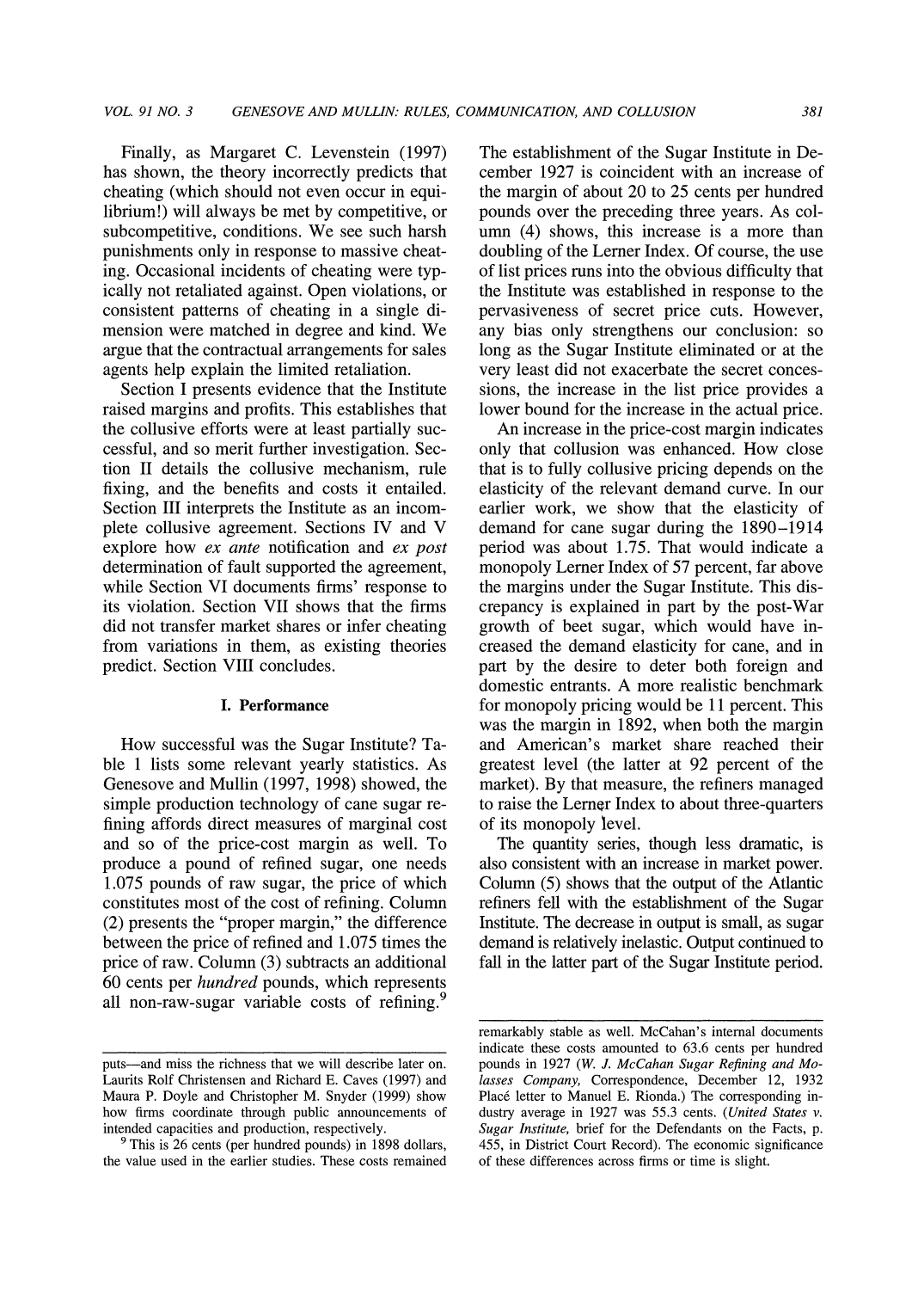| (1)<br>Year | (2)<br>Proper<br>margin | (3)<br>Proper<br>margin<br>$-0.60$ | (4)<br>Lerner<br>index | (5)<br>Output | (6)<br>Profits | (7)<br>Beet<br>share | (8)<br>Foreign<br>refined<br>share |      |      |      |       |     |     |  |  |
|-------------|-------------------------|------------------------------------|------------------------|---------------|----------------|----------------------|------------------------------------|------|------|------|-------|-----|-----|--|--|
|             |                         |                                    |                        |               |                |                      |                                    | 1914 | 0.99 | 0.39 | 0.047 | 106 | 3.7 |  |  |
|             |                         |                                    |                        |               |                |                      |                                    | 1915 | 0.95 | 0.35 | 0.036 | 114 | 3.9 |  |  |
| 1916        | 1.04                    | 0.44                               | 0.041                  | 118           | 4.3            |                      |                                    |      |      |      |       |     |     |  |  |
| 1917        | 1.31                    | 0.70                               | 0.068                  | 103           |                |                      |                                    |      |      |      |       |     |     |  |  |
| 1918        | 1.04                    | 0.44                               | 0.048                  | 93            | 7.4<br>3.9     |                      |                                    |      |      |      |       |     |     |  |  |
| 1919        | 0.88                    | 0.27                               | 0.029                  | 121           |                |                      |                                    |      |      |      |       |     |     |  |  |
|             |                         |                                    |                        |               | 4.2            |                      |                                    |      |      |      |       |     |     |  |  |
| 1920        | 1.94                    | 1.34                               | 0.129                  | 113           | 12.2           |                      |                                    |      |      |      |       |     |     |  |  |
| 1921        | 1.06                    | 0.46                               | 0.073                  | 128           | 6.0            |                      |                                    |      |      |      |       |     |     |  |  |
| 1922        | 0.97                    | 0.36                               | 0.060                  | 157           | 5.9            |                      |                                    |      |      |      |       |     |     |  |  |
| 1923        | 0.88                    | 0.28                               | 0.033                  | 123           | 3.3            |                      |                                    |      |      |      |       |     |     |  |  |
| 1924        | 1.06                    | 0.45                               | 0.061                  | 128           | 5.4            | 15.3                 | 0.5                                |      |      |      |       |     |     |  |  |
| 1925        | 0.80                    | 0.19                               | 0.035                  | 143           | 2.6            | 16.1                 | 0.5                                |      |      |      |       |     |     |  |  |
| 1926        | 0.79                    | 0.18                               | 0.034                  | 142           | 2.7            | 15.4                 | 0.5                                |      |      |      |       |     |     |  |  |
| 1927        | 0.74                    | 0.14                               | 0.023                  | 130           | 2.0            | 14.7                 | 2.5                                |      |      |      |       |     |     |  |  |
| 1928        | 1.00                    | 0.40                               | 0.071                  | 122           | 4.9            | 18.7                 | 6.2                                |      |      |      |       |     |     |  |  |
| 1929        | 1.00                    | 0.39                               | 0.077                  | 128           | 5.1            | 14.7                 | 8.3                                |      |      |      |       |     |     |  |  |
| 1930        | 1.04                    | 0.44                               | 0.091                  | 126           | 5.6            | 17.0                 | 8.0                                |      |      |      |       |     |     |  |  |
| 1931        | 0.96                    | 0.36                               | 0.071                  | 107           | 3.8            | 20.5                 | 9.6                                |      |      |      |       |     |     |  |  |
| 1932        | 1.07                    | 0.47                               | 0.093                  | 103           | 4.7            | 21.0                 | 12.8                               |      |      |      |       |     |     |  |  |
| 1933        | 1.14                    | 0.54                               | 0.093                  | 99            | 5.3            | 21.6                 | 14.7                               |      |      |      |       |     |     |  |  |
| 1934        | 1.17                    | 0.56                               | 0.104                  | 94            | 5.3            | 25.1                 | 11.0                               |      |      |      |       |     |     |  |  |
| 1935        | 1.07                    | 0.47                               | 0.083                  | 96            | 4.4            | 22.1                 | 11.1                               |      |      |      |       |     |     |  |  |
| 1936        | 1.03                    | 0.42                               | 0.072                  | 98            | 4.2            |                      |                                    |      |      |      |       |     |     |  |  |
| 1937        | 1.03                    | 0.43                               | 0.077                  | 108           | 4.9            |                      |                                    |      |      |      |       |     |     |  |  |
| 1938        | 0.98                    | 0.37                               | 0.077                  | 100           | 3.7            |                      |                                    |      |      |      |       |     |     |  |  |
| 1939        | 1.01                    | 0.41                               | 0.079                  | 99            | 3.9            |                      |                                    |      |      |      |       |     |     |  |  |
| 1940        | 1.01                    | 0.41                               | 0.086                  | 100           | 3.9            |                      |                                    |      |      |      |       |     |     |  |  |
| 1941        | 0.85                    | 0.25                               | 0.048                  | 116           | 3.0            |                      |                                    |      |      |      |       |     |     |  |  |

TABLE 1-EFFECT OF THE SUGAR INSTITUTE ON PERFORMANCE MEASURES

**Notes: Columns (2) through (6) are weekly averages. Column (2) shows the difference between the price of refined sugar and 1.075 times the price of raw sugar, in cents per pound. Column (3) shows the difference between column (2) and 0.60, the non-raw-sugar component of variable cost per pound. Colunm (4) presents the ratio of that margin to the price of refined sugar. Column (5) shows the output of the Atlantic refiners, in millions of pounds. Column (6) shows the sum of the variable profits of the Atlantic refiners, in millions of dollars. Columns (7) and (8) present the annual shares of domestic beet-sugar production and imported refined sugar in total U.S. sugar consumption. All prices are in December 1927 dollars. The Sugar Institute was established in December 1927.** 

**Sources: Prices of refined (standard granulated) and raw (96 centrifugal) and output are taken from the weekly reports of**  Willett and Gray's Weekly Statistical Sugar Trade Journal. The shares of domestic beet-sugar production and imported **refined sugar are taken from the January issues of Willett and Gray's Weekly Statistical Sugar Trade Journal.** 

**The decline is undoubtedly due to the Great Depression, although it is much less than the 24**  percent fall in total industrial output. The relative **stability of sugar production is consistent with Christina D. Romer's (1990) finding that the onset of the Great Depression was associated with much sharper cutbacks in purchases of durables than of nondurables. It is also due to low prices for raw sugar, itself a consequence of rising subsidies in producer nations and the 1934 reduction in the tariff on Cuban raw sugars (Bill Albert and Adrian Graves, 1988 p. 9).** 

**As one would expect, rivals outside of the collusive agreement responded to the price increase by increasing their own output. Column (8) shows an increase in imports of refined sugar, which originated almost entirely in Cuba. Coca-Cola, the largest purchaser of refined sugar, was among those firms that shifted entirely to foreign suppliers.'0 Previously a negli-**

**10 James Fly to O'Brien, February 26, 1932, United States v. Sugar Institute, DOJ Correspondence, Case File**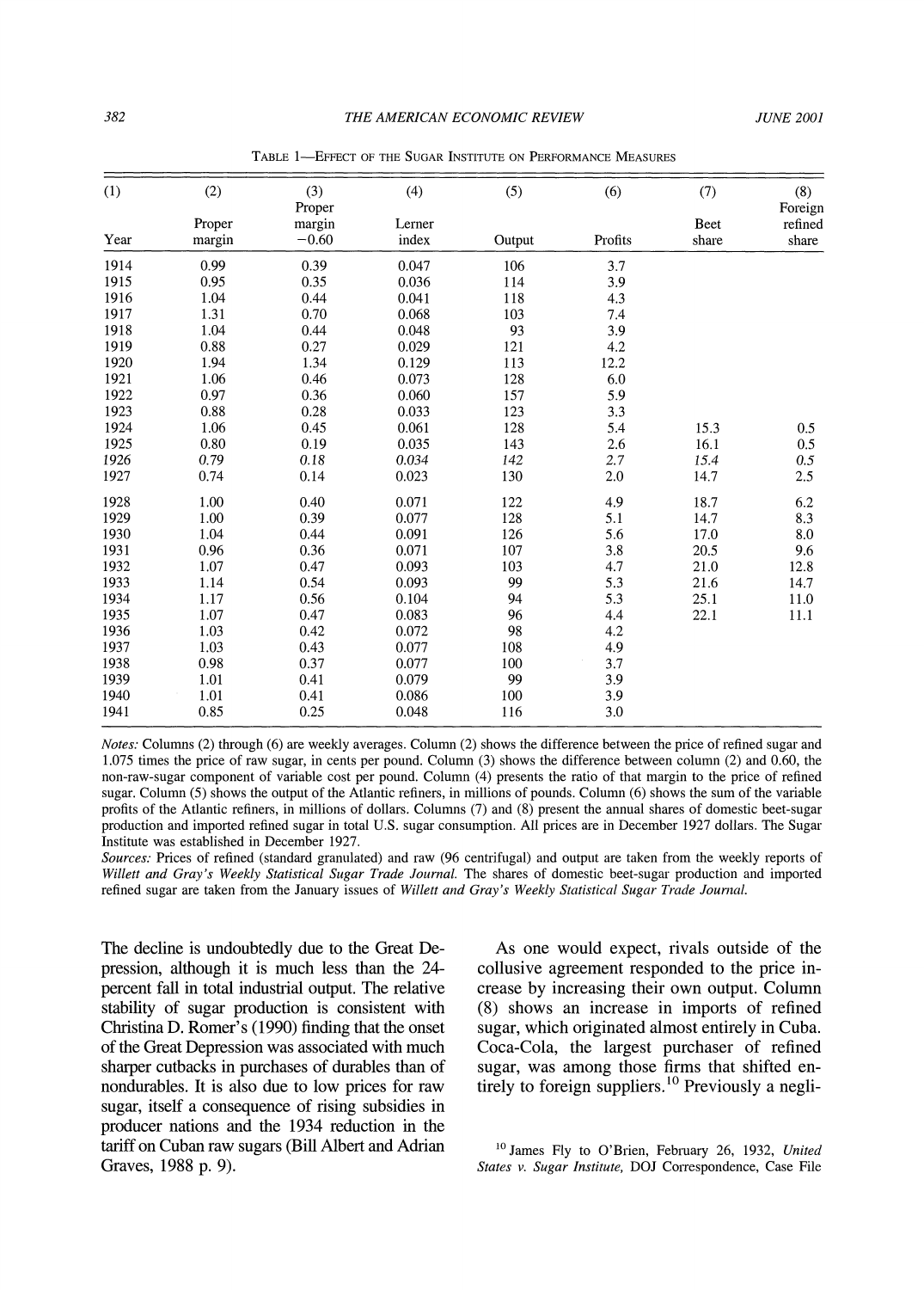**gible flow of less than half a percent of total U.S. consumption, foreign refined sugar increased to 6 percent in the first year of the Sugar Institute and continued to increase until it reached almost 15 percent in 1933, after which it was reduced by legislative fiat in the Sugar Act of 1934 to 11 percent. The share of beet sugar production [column (7)], whose producers lay outside of the Sugar Institute as well, also rose-from an average share of 15.4 percent in the four years before the Sugar Institute, to an average of 17.7 percent in the first four years of the Institute before the Sugar Act, although the year-to-year variability here is such that one can not clearly attribute the rise to the Institute's formation.** 

**Prices, profit margins, and the like are all measures of market power. They tell us the degree to which collusion is successful. They say nothing about how it is achieved. For that, we must consider the actual mechanism of col**lusion—that is, the Sugar Institute—its rules, its **meetings, and the means by which it ensured compliance with those rules.** 

#### **II. Collusion by Rules**

**The Sugar Institute system combined implicit collusion on price with explicit collusion on business practices. The latter complemented the**  former—the ultimate goal—by making price **cuts more transparent. In this section, we outline the agreement on business practices. In the next three sections, we explore how, through communication, explicit collusion sustained the agreement.** 

**Rule number one of the Sugar Institute was the requirement of "open prices and publicly announced terms," and so nondiscriminatory pricing. The attendant provisions that prices be posted on the refiners' bulletin boards, that the Institute be notified of all changes both in price and methods of pricing, and that price changes be announced no later than 3:00 p.m. merely continued existing industry practice.** 

**The remaining rules primarily consisted of restrictions on contractual practices between the refiners and downstream firms-brokers,**  wholesalers, and retailers—and among down**stream firms themselves. The breadth and detail of the restrictions were remarkable. For example, the Institute disallowed quantity discounts, allowances for the return of sugar bags, longterm contracts, and certain types of credit arrangements. It required refiners to report it all sales of damaged sugar. It drew up a list of permissible consignment points (cities where refiners stored sugar on their own account). The Institute went so far as to forbid certain downstream activities, namely brokerage and storage, being combined within the same firm! Enforcement of this last rule engaged the Institute in private investigation and auditing.** 

**The stated aim of these rules was to eliminate discriminatory pricing. This claim was repeated as part of the refiners' legal defense, but why it would have been in their interest to do so was never explained. The defendants noted that this ensured compliance with the Clayton Act's prohibition on price discrimination, but were silent on why compliance required collective action.** 

**To the economist, the Institute's rules smack of facilitating practices. Collusive agreements are constantly in danger of being undermined by secret price cuts. Since a collusive agreement results in a price above any firm's individually optimal price, participant firms have an individual incentive to undercut this price slightly and receive a larger share of industry demand and profits. A firm that cheats will want to undercut secretly in order to avoid retaliation from other producers. Anything that makes detection of a secret price cut more likely enhances collusion. At least if they are adhered to, the requirements of "open prices and publicly announced terms" clearly make cheating more evident. Complex, differentiated contractual terms may hide price cuts under other names, and so restrictions on contracting practices would serve a similar role to the open-pricing requirement. Thus, the Sugar Institute was primarily a mechanism to increase the probability of detection of secret price cuts, thereby facilitating collusion.** 

**The refiners worked to enhance detection and not reduce reaction time, because the industry's** 

**No. 60-104-13. Foreign refiners attributed their increased exports to the higher U.S. margins brought by the Sugar Institute (Walter L. Rice to James Fly, May 16, 1932, United States v. Sugar Institute, DOJ Correspondence, Case**  File No.  $60-104-13$ ).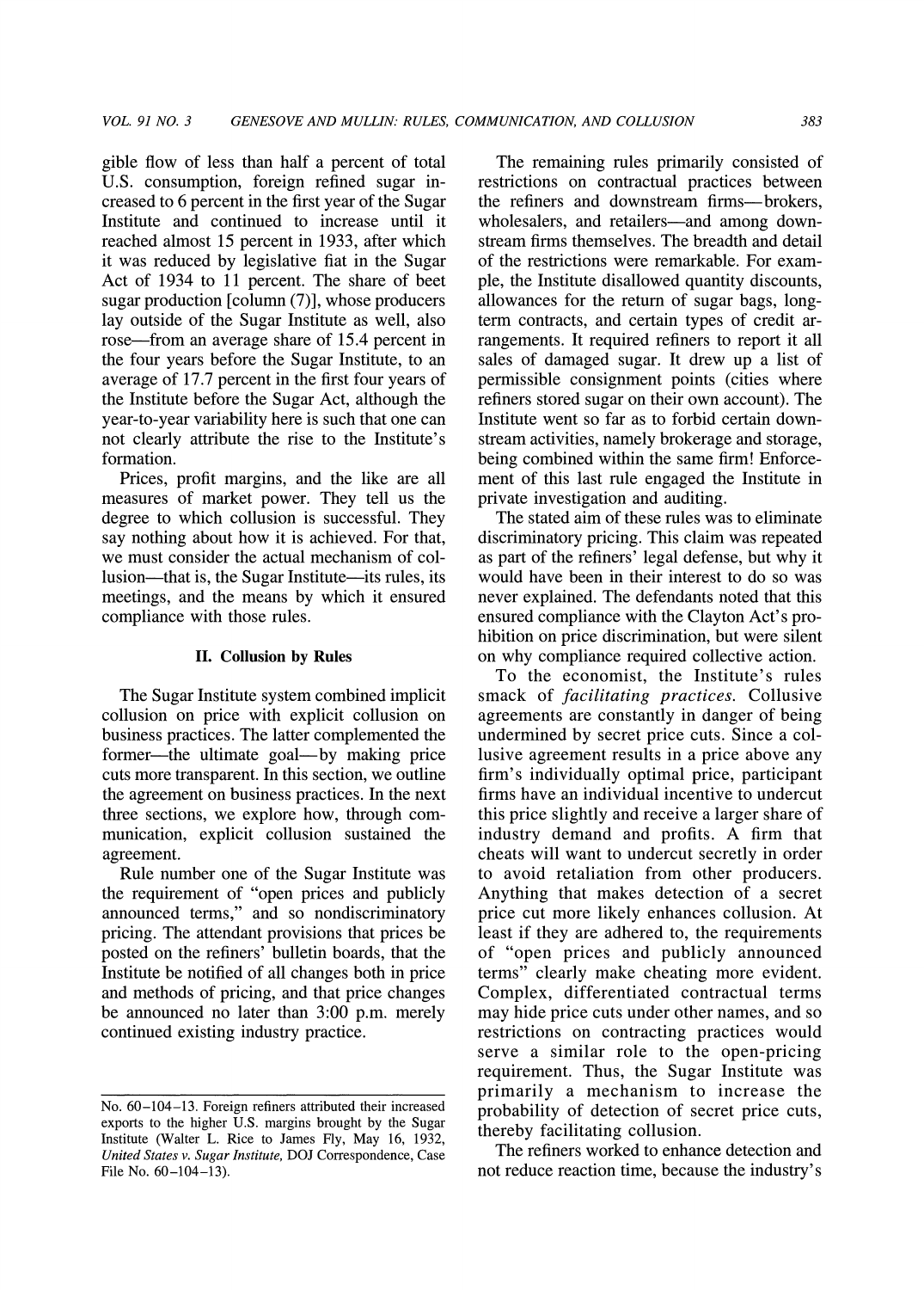**long standing "moves" system, in effect even before the establishment of the Sugar Institute, already made the effective reaction lag nearly zero. Under this system, announced price decreases took effect immediately, while price increases took effect only after a day had passed. That gave buyers, who purchased a month's worth of sugar at a time, the incentive to refrain from purchasing immediately after a price decrease until other, perhaps preferred, firms matched it (which they always did) and perhaps to benefit from a further fall in price. In practice, firms' reactions often came in minutes, and a day proved long enough for all reactions to be registered and for the price to settle. So price competition preceded trade. Thus by decreasing its publicly announced price a firm could not hope to "steal the market." Only secret discounts could steal customers away from other firms.** 

**The Sugar Institute rules were so wide ranging and detailed, because virtually every contractual term could mask a price cut. We consider five of these rules.** 

Water-Damaged or Frozen Sugar.-It seems **reasonable that such sugar sell at a discount. But a refiner could ship undamaged sugar to a favored customer, invoice it for damaged sugar, and claim, if questioned later, that the sugar was damaged. So for each such sale, the rules required "full details of amount, location, reason and price to be circulated by the Institute."11** 

**Favorable Credit Terms.-Likewise, favor**able credit terms secretly extended to buyers **could substitute for a price cut. A long-standing industry practice granted a 2-percent discount for cash payment. But refiners would vary the length of the grace period necessary to qualify for the discount. The Institute forbade this.** 

Storage Rates.—Prior to the Institute's ban, **many brokers also operated warehouses that stored sugar for customers. Acting on behalf of a refiner with whom they had a long-term relationship, the broker could substitute a discount on the storage payment for a cut in the price of**  **refined sugar itself. The refiner would then compensate the broker by routing an unintermediated purchase offer through the broker, for example. <sup>12</sup>**

**Delivery Time (Contract Enforcement).— Customers did not have to take delivery immediately, but could spread out deliveries against a contract over 30 or more days. Allowing favored buyers to take delivery beyond the contracted date not only saved them storage and interest payments, it also constituted a preferred price if the basis price rose in the meanwhile. So the Institute insisted that delivery dates be enforced.** 

Freight rates.—This was yet another way of **giving a price cut, although only on rates not regulated by the Interstate Commerce Commission (ICC). For that reason, the Sugar Institute discouraged use of private water charters by requiring every such shipment to be registered. It also asked the charters to quote uniform rates for all customers, and even demanded a written commitment from shippers not to rebate freight to customers.13 When the lower water rates proved too tempting to both refiners and their brokers, the refiners moved to delivered pricing, as described in Section III.** 

**Colluding in this manner was not costless. By adopting these restrictions, the firms forwent additional profits from the differential treatment of customers.14 These lost profits, which a monopolist would have earned, derived not only from price discrimination, but also efficiencies of various kinds, especially in shipping. When large buyers in Buffalo** 

**<sup>12</sup>W. J. McCahan Sugar Refining and Molasses Company, Memoranda and Notes of Meetings, August 2, 1929.** 

**<sup>14</sup>In his ruling, the District Court Judge stated the matter succinctly: "The refiners preferred to have all sugar sold in any given trade areas at precisely the same prices and terms rather than to effect economies in its sale and distribution." Andrew R. Dick (1996) notes that in colluding via a common sale agency, some U.S. export cartels must forego marketing specialized to the needs of individual firms' products.** 

<sup>&</sup>lt;sup>11</sup> W. J. McCahan Sugar Refining and Molasses Com**pany, Memoranda and Notes of Meetings, January 17, 1930.** 

**<sup>13</sup> W. J. McCahan Sugar Refining and Molasses Company, Memoranda and Notes of Meetings, April 4, 1929; April 11, 1929; February 20, 1930; February 27, 1930. For similar reasons, trucking posed continual problems for the Institute.**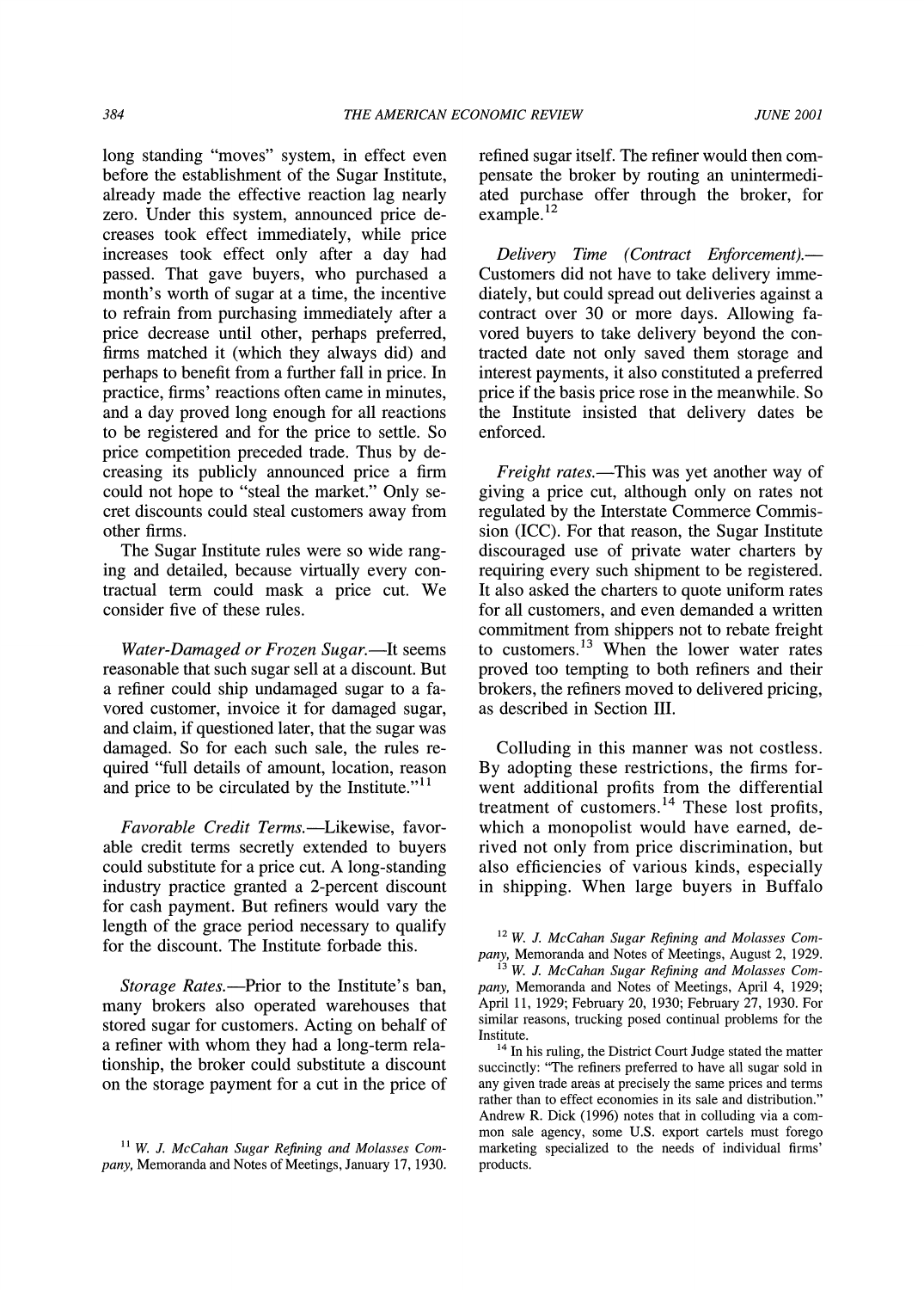**asked to receive delivery by water barge (technically more convenient for the buyers), even if charged at the much higher railroad rate, the Institute refused for fear of creating the opportunity for granting discounts.15 On a larger scale, the move to delivered pricing led to refiners replacing brokers in the transportation of sugar by water barge.'6 Presumably, the original integration configuration was the more efficient one. The refiners also ran the risk of backward integration by their large customers thus denied quantity discounts, as A&P threatened to do.'7** 

**The prohibition of long-term contracts, and tolling contracts, where the buyer financed the raw-sugar purchase, clearly also meant lost ef**ficiencies.<sup>18</sup> The requirement that all purchased **sugar be delivered within 30 days led to a secondary market, where "secondhand sugar," offered by customers who had overbought, sold at a discount ranging between 5 and 20 cents. Any transaction costs in buying and selling would make that development a social loss.** 

**Place, in particular, was prepared to forgo certain efficiencies from the allocation of production according to cost. He so feared different prices, that he did not want local differences in loading or shipping costs to lead to differential rates. "Those enjoying more economical loading conditions can pocket the profits," he wrote in a letter to the Institute.19** 

**15 W. J. McCahan Sugar Refining and Molasses Company, Memoranda and Notes of Meetings, June 13, 1929.** 

**<sup>16</sup>Between 1928 and 1931, barge shipments by refiners increased by 400 percent, while those by customers fell by two-thirds. "Denies Sugar Group Enforcement Rule, " Journal of Commerce, May 6, 1932, clipping in United States v. Sugar Institute, DOJ Correspondence, Case File 60-104- 13, Box 422.** 

**<sup>17</sup>United States v. Sugar Institute, DOJ Correspondence, Case File 60-104-13, Box 421, Lamb memo to Colonel Donovan, June 15, 1928 p. 1. Michael L. Katz (1987) shows how price discrimination can deter backward integration by large downstream buyers (indeed chain stores in his example). The successful backward integration of Arbuckle Brothers from sugar packaging to refining in 1898 after American refused it a quantity discount would have lent some credibility to A&P's threat (Genesove and Mullin, 1997).** 

**18 DOJ Correspondence (Box 422), United States v. Sugar Institute, Case File 60-104-13, July 11, 1931 interview with Edgar.** 

**19 W. J. McCahan Sugar Refining and Molasses Company, Memoranda and Notes of Meetings, April 3, 4, 1929.** 

**Coordinated action via a trade association was not obviously illegal. Indeed, there were numerous "open price" associations at the**  time,<sup>20</sup> many inspired by Arthur Jerome Eddy's **(1912) book The New Competition and promoted by the Federal Trade Commission. But a series of Supreme Court decisions in the early 1920's had left the legal status of trade association activities unclear. Also, the Sugar Institute's activities were clearly on the edge of the permissible.2' Indeed, its members were extremely conscious of the legal consequences of their deliberations.22 They had the initial Code of Ethics vetted by the Department of Justice, which nonetheless later prosecuted the refiners, obtaining a 1936 Supreme Court decision outlawing most of the Institute's practices.** 

# **A. An Alternative Hypothesis: Quality Suppression**

**There is an alternative, yet still collusive,**  explanation for the contractual restrictions.

**<sup>21</sup>See American Column and Lumber Co. et al. v. United States, 257 U.S. 377 (1921); United States v. American Linseed Oil et al., 262 U.S. 371 (1923); Cement Manufacturers' Protective Association et al. v. United States, 268 U.S. 588 (1925); Maple Flooring Manufacturers' Association et al. v. United States, 268 U.S. 563 (1925).** 

**<sup>22</sup>American, the largest firm, was particularly wary of any discussions of prices. Upon the reading of a broker's letter complaining about nonuniformity in the previous week's price announcement, its representative complained that "such a letter should never have been read at a meeting of the Institute and should never have been placed on the agenda." (W. J. McCahan Sugar Refining and Molasses Company, Memoranda and Notes of Meetings, December 19, 1929). See also W. J. McCahan Sugar Refining and Molasses Company, Memoranda and Notes of Meetings, July 18, 1929 and March 13, 1930. The initial Department of Justice report on the Institute noted that "If we may deduce anything from the invitation issued by the Institute to the Department of Justice to send a representative to attend its meetings, no discussion of price takes place at them" (DOJ Correspondence, United States v. Sugar Institute, Case File 60-104-13, Box 421, Contents of Bundle, December 1, 1928 p. 20). The refiners did discuss fixing brokerage rates (W. J. McCahan Sugar Refining and Molasses Company, Memoranda and Notes of Meetings, December 12, 1929; January 30, 1930).** 

**<sup>20</sup>There were 150 such associations in 1921 (Federal Trade Commission Survey, cited by Simon Whitney, 1935 p. 40). Ironically, over 400 open-price associations were operating under the National Recovery Administration at the time of the Supreme Court decision (F. M. Scherer and David Ross, p. 348).**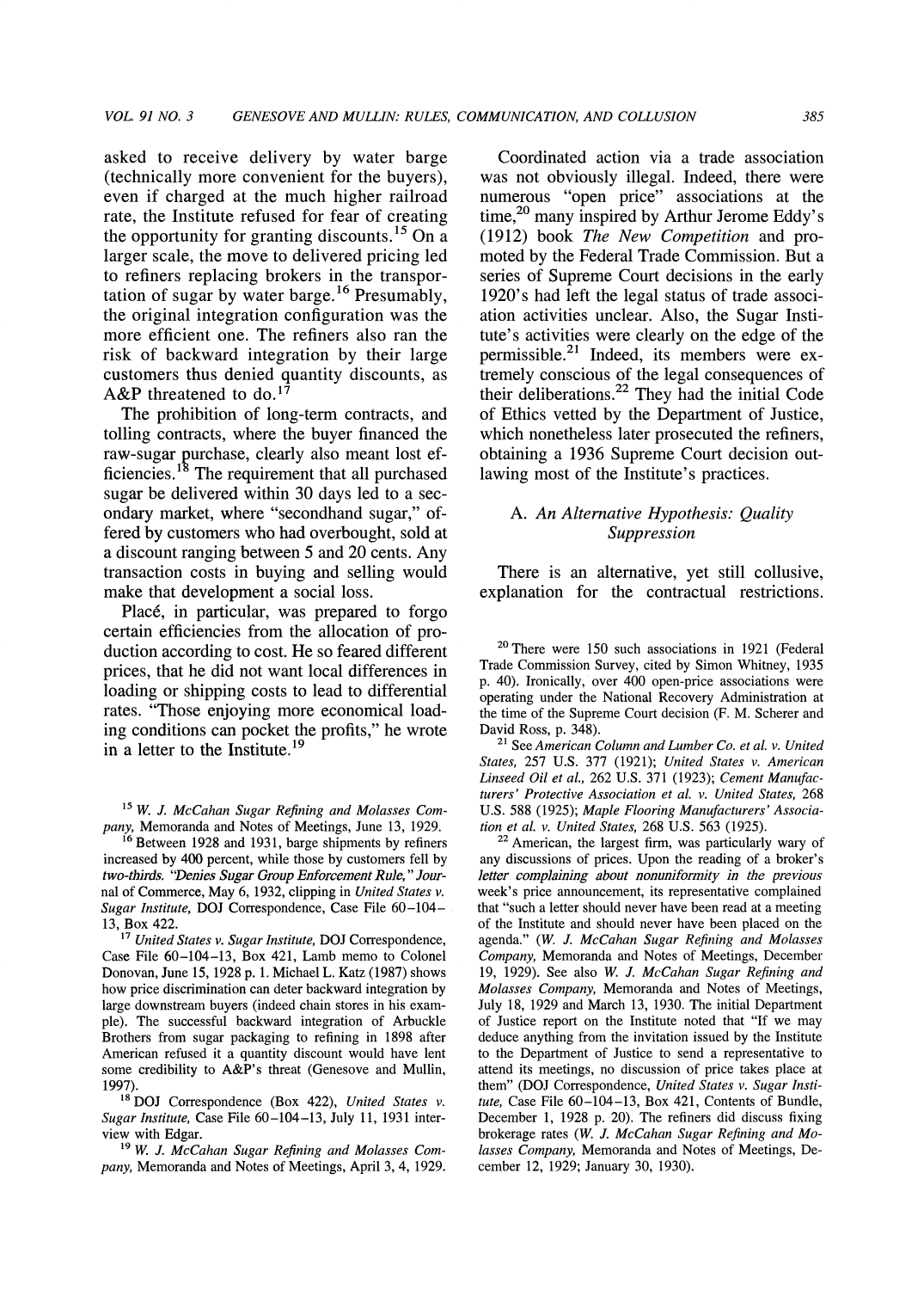**Many of these rules can be understood as limitations on either quality or within-firm variety, for contractual harmonization typically involved choosing the lower "quality" level. The grace period for payment was set at 7 days, and not at 14 days, the number of consignment**  points were cut by half,<sup>23</sup> etc. In this interpre**tation, the rules were meant to shut down nonprice competition and so were directly collusive, instead of merely facilitating collusion.** 

**There was undoubtedly some suppression of nonprice competition involved, but at best this explanation is incomplete. First, it fails to account for many of the rules. These include the prohibition on quantity discounts, the refusal to deal with warehouse-affiliated brokers or shippers that did not openly announce their rates, as well as other transportation policies. The rules on prior notification discussed in Section IV are particularly difficult to interpret in this manner. Second, the number of different sugar grades itself was not restricted. This was so even though the proliferation of grades was costly to the smaller refineries through lost economies of scale in packaging.24 Third, and most persuasively, the alternative argument does not capture the intermediate goal of eliminating discriminatory pricing. The Institute's Code of Ethics has as its first principle that "all discrimination between customers should be abolished." This goal is a central theme not only throughout the published Code but also in the notes on the private meetings.** 

**Nonetheless, we do not reject this argument completely. Rather, we view the suppression of nonprice competition as complementary to contractual harmonization. Both quality and variety are often overprovided from the industry's point of view. If** 

**<sup>23</sup>Whitney, December 1, 1928. United States v. Sugar Institute, DOJ Correspondence, Case File 60-104-13.** 

**one is already choosing, and enforcing, one single contractual standard among many, one might as well limit nonprice competition along the way.** 

#### **III. Incomplete Collusive Agreements**

**"Although [oligopoly] is often thought of as a market-structure problem, it becomes a contracting problem when it is phrased in terms of the comparative efficacy of cartel agreements" (Oliver E. Williamson, 1996 p. 8).** 

**The unavoidable conclusion from reading the Place memoranda is that the initial agreement was incomplete, in the sense used in the theory of the firm. Collusive agreements are incomplete for the usual reason that it is impossible to anticipate, enumerate and work through all contingencies. Indeed, the need to "fill in gaps" in the initial agreement was explicitly recognized by the refiners in writing to the Court that the Code of Ethics was not and "could not be, self-operative.... [I]t required interpretation and administration and consultation and the collection of information, [which] the Institute was set up to provide."25** 

**The weekly meetings allowed the refiners to "complete the contract" in several different ways. Least important was the opportunity to adapt to changing external circumstances, for the technology and demand of refined sugar barely changed over the period of the Institute. Aside from the rare mention of a new demand substitute, such as liquid sugar, or a small-scale innovation like bagging refined sugar in paper-lined raw-sugar bags, such issues do not arise in the Place memoranda.26** 

**The meetings also allowed the refiners to perfect the agreement under unchanging external conditions. This included addressing minor questions left unclear by the Code and subsequent amendments. Can damaged sugar be sold under a price guarantee? No. Is it "permissible to store in the warehouse of a broker who does not handle sugar?" Yes. May one entertain a broker? Yes. Do 30-day contracts end on the 30th day after the start of the contract, or on the** 

**<sup>24</sup>This is evident from a series of letters between Plac6, who was in charge of marketing, and the production manager, e.g., letter from Kavanagh to Plac6, July 24, 1930, W. J. McCahan Sugar Refining and Molasses Company,**  Correspondence-Costs and Melts, Record Group IV-**S. G. 3, Series 151, Box 1. The Institute's Standardization Committee concerned itself only with defining a few of the widely available commercial grades, and monitoring the refiners' accurate labeling of their own sugars for sale (a logical complement to the "open-prices" rule). It was not particularly successful.** 

**<sup>25</sup>Answer of the Defendants, United States of America, Petitioner, v. The Sugar Institute, et al., Defendants, in the District Court of the United States for the Southern District of New York, Filed August 1, 1931 p. 59.** 

**<sup>26</sup> W. J. McCahan Sugar Refining and Molasses Company, Memoranda and Notes of Meetings, February 25, 1929; February 13, 1930.**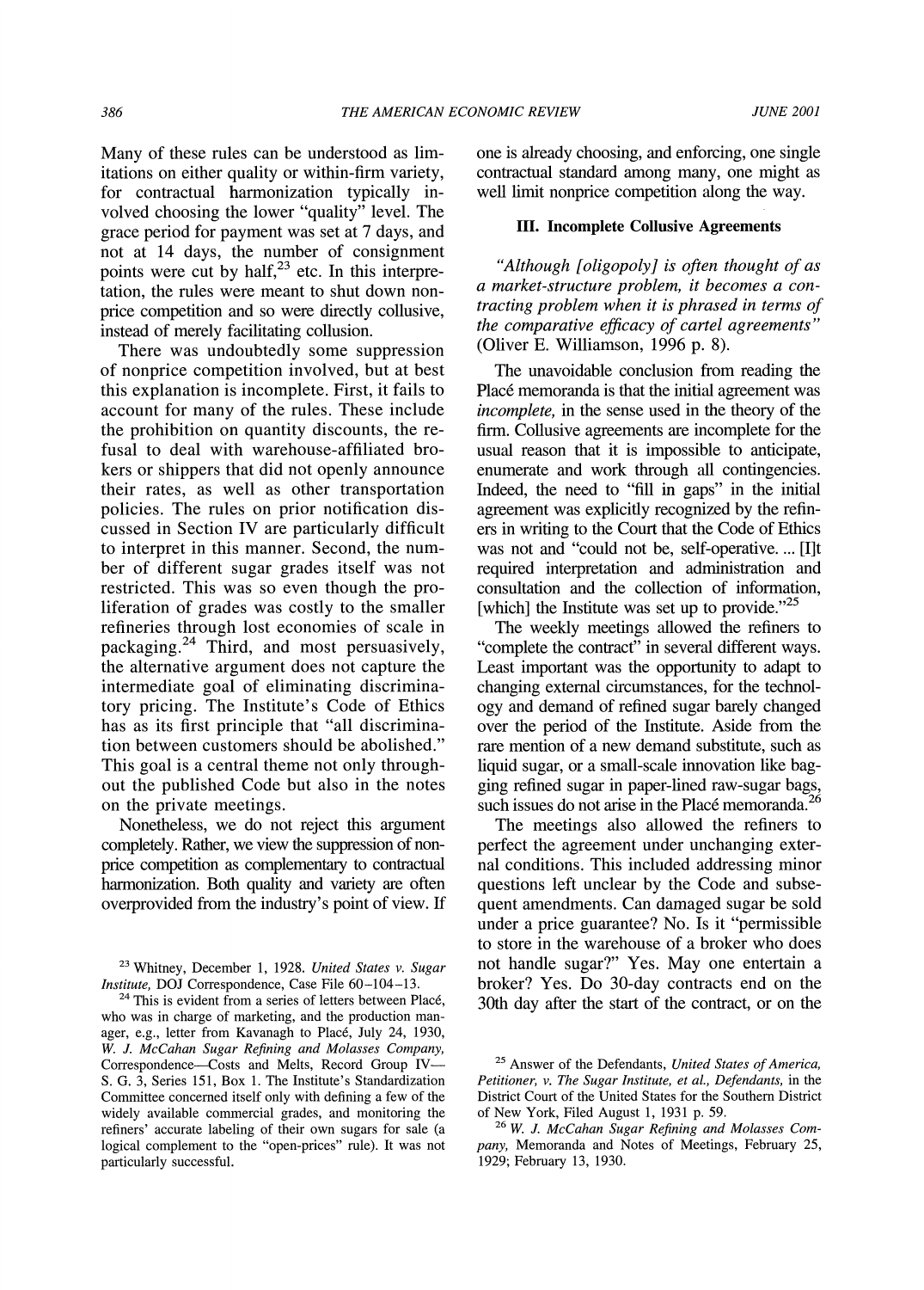**same day of the next month? The former. Are contracts to be considered filled by telephone or telegraphic order, or only if invoiced? The latter.27** 

**More importantly, certain rules were found to be unworkable, and had to be modified. The original Institute policy required refiners to charge the ICC-regulated all-rail rate, regardless of the actual transportation mode used. Removing the discretion from refiners to set their own tariffs meant that refiners' greater market power in their hinterlands were leveraged to more competitive markets, such as the Great Lakes, where all refiners marketed their sugars.28 However, the availability of cheaper, albeit slower, water, or combined rail and water, routes offered too great an arbitrage opportunity to others. So the rules were changed to permit differential rates under a limited set of circumstances, for "inconsiderable" quantities. This new regime proved unworkable, in part because refiners themselves were tempted by these routes, which facilitated secret price concessions both on and off the routes. So the refiners switched to a system of delivered prices coupled with a refusal to sell f.o.b. refinery. This move to delivered pricing, delayed for over a year out of fear of the antitrust authorities, was ostensibly accomplished by the independent actions of the refiners, given the dubious legality of the Institute taking such a step. But the Place memos show the move to be a coordinated act that required several meetings over a single week, in which suitable rates were discussed and a leader emerged among the firms.29** 

**Perhaps the most important adaptation function lay in closing unintended loopholes. The Institute was constantly regulating some new practice, as the elimination of one method of secret price concession would give rise to a new, albeit less effective, one-much in the same way as taxpayers' or firms' response to tax or govern-**

**<sup>27</sup>W. J. McCahan Sugar Refining and Molasses Company, Memoranda and Notes of Meetings, February 28, 1929; September 19, 1929; September 26, 1929; January 17, 1930; September 25, 1930.** 

<sup>28</sup> Dennis Carlton (1983) and Jacques-François Thisse **and Xavier Vives (1988) show that while spatial price discrimination is a dominant strategy for a duopolist, the firms are better off when prior agreement forbids it.** 

<sup>29</sup> W. J. McCahan Sugar Refining and Molasses Com**pany, Memoranda and Notes of Meetings, Several Meetings in April 1929.** 

**ment regulations will give rise to new rules. Thus initially, only storage in a warehouse owned by a customer was prohibited. But as Institute regulations foreclosed that and other avenues for giving secret concessions, refiners began storing in broker-affiliated warehouses, and the rule had to be changed to prohibit storage there as well.** 

**These decisions were formalized by issuing a series of Code Interpretations, which possessed a quasi-judicial character, an analogy not lost on Institute members. When C&H questioned the legality of enforcing adherence to the Interpretations, since only the Code itself had been approved by the Department of Justice, the Institute counsel deemed the former "absolutely indispensable. Even national laws must be 'interpreted' by the Courts because it is impossible to foresee, at the time of writing the law, all the circumstances to which it will apply. In the same way the Code must be interpreted in the**  light of particular circumstances."<sup>30</sup>

Legal imagery permeates the Placé memo**randa. The participants spoke of evidence, as we shall see, and precedent. A decision on rates to cities served by the New York Canal was later taken as applicable, "[o]n the same principle," to rates throughout the Great Lakes region.31 Inquiries about the operation of a public warehouse for sugar were deemed "covered by the decision in the Bridgeman Russell case."32** 

**Given the centrality of rules in this collusive mechanism, one should perhaps not be surprised by the imagery. But the legality also had real effects. Legal principles help "complete the contract" by extending one decision to cover many subsequent incidents, as well as minimizing disputes. They also allow participants to anticipate others' response. One might also argue that the legal approach delayed, and perhaps restricted, retaliation against violations of the agreement, as we shall see.** 

**30 W. J. McCahan Sugar Refining and Molasses Company, Memoranda and Notes of Meetings, July 24, 1930.** 

**31 W. J. McCahan Sugar Refining and Molasses Company, Memoranda and Notes of Meetings, April 4, 1929.** 

**32 W. J. McCahan Sugar Refining and Molasses Company, Memoranda and Notes of Meetings, July 19, 1929 and February 20, 1930. In his study of nineteenth-century railroad pools, T. S. Ulen (1979 p. 82) found parallels in their institutions to an executive, legislature, and judiciary, though he makes no mention of legal imagery in their discussions.**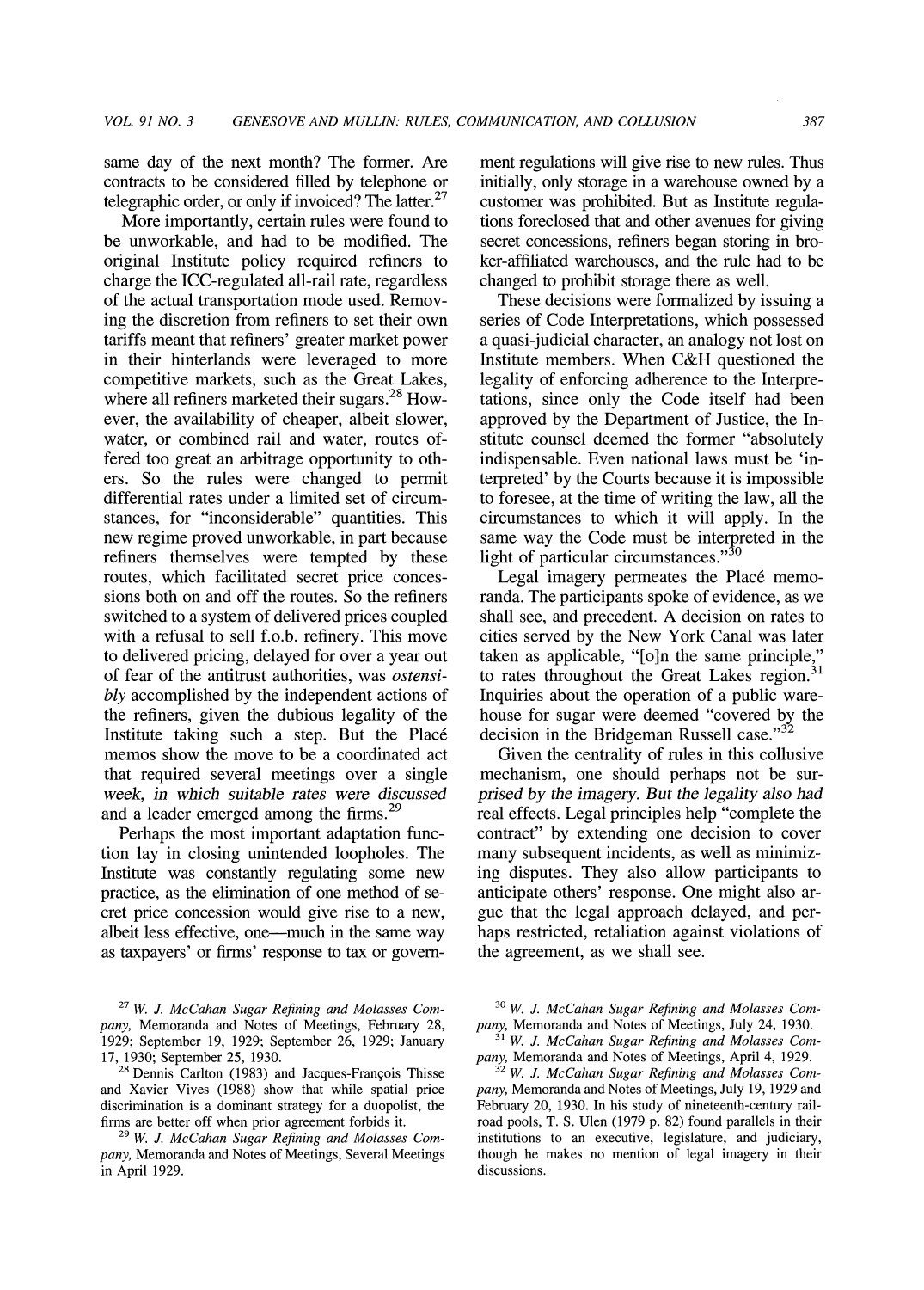#### **IV. Prior Notification**

**Prior notification of impending actions was an integral part of the Sugar Institute mechanism. Institute rules required a firm to notify other members before selling damaged sugar, introducing new private brands, and changing any terms of trade. While in practice the reports on damagedsugar sales took place shortly afterwards,33 the**  rule on private brands-sugar marketed through a **grocery chain with the latter's label, often at a discount-was clearly followed.34** 

**We see numerous examples of notification of future changes in shipping tariffs or policies**  more generally in the Placé memos. For exam**ple, when Revere, a Boston refiner, considered reducing its rail shipment rates from the rail rate to the water rate, it first told the Institute. Arbuckle preceded its public announcement of its decrease in freight rates by a private announcement to Institute members. And C&H informed the Institute of its probable intention to spread the price guarantee to other states.35** 

**But notification was used even when it was not explicitly required by the agreement. Arbuckle Brothers anticipated (preempted?) opposition by announcing that some grocers had advertised its brand and that it wanted "to go on record as stating that such ads are at the expense of the grocers."36** 

**Prior notification served two purposes. First, it was an attempt to eliminate the retaliatory lag in the nonprice domain. As such, it was com-** **plementary to the rule of "open announcement" of prices and other terms of trade to buyers, which was directed at shortening the detection lag. It is well known theoretically that full collusion is possible when firms can respond to others' deviations before consumers act,37 and the combination of frequent meetings and prior notification allowed firms to do so.** 

**The notification rule operated on the higher level of a two-level agreement. At the lower level was a precise agreement comprised of codes, amendments, and resolutions that detailed permissible actions, such as described in Section II. At the higher level was an understanding of adherence to these lowerlevel rules. This meta-understanding permitted refiners to remove themselves from the lower-level rules. But they were expected to notify the other members of their intention to do so beforehand.** 

**Of course, notification must be timely to be effective. In its brief to the Supreme Court, the Department of Justice cited an Institute rule that notification be given at least 15 days before taking any action that violated a Board of Directors' decision. However, we have no independent verification of that claim.** 

**Notification can also be in the individual interest of a firm. Consider an action which is privately profitable once other firms have responded to it, but which will take market share away from other firms if unanticipated by them. Taking market share away from rivals risks retaliation. In the price domain, for example, a decrease from above the monopoly price, if anticipated and matched, will leave the price cutter (and its rival) better off than before; but if unanticipated and thus unmatched, the decrease will give the initiating firm the whole of the market, and though temporarily more profitable, thus risk a retaliatory price war.38** 

**The Place memos contain an explicit recognition of this function. The Godchaux representative** 

**<sup>33</sup> W. J. McCahan Sugar Refining and Molasses Company, Memoranda and Notes of Meetings, February 20, 1930 p. 6.** 

**<sup>34</sup> For example, Federal announced to its fellow refiners that it might consider packing "private brands" but would take no action without notifying the Institute. Later, Imperial objected to the large number of private brands offered by Texas City, and threatened to "meet the competition." Three months after this threat, Imperial announced to the Institute that it would indeed pack private brands, at which time Texas City complained that it had discontinued two of its private brands. (W. J. McCahan Sugar Refining and Molasses Company, Memoranda and Notes of Meetings, August 2, 1929; February 13, 1930; May 15, 1930).** 

**<sup>35</sup> W. J. McCahan Sugar Refining and Molasses Company, Memoranda and Notes of Meetings, March 8, 1929; March 31, 1929.** 

**<sup>36</sup> W. J. McCahan Sugar Refining and Molasses Company, Memoranda and Notes of Meetings, August 15, 1929; March 27, 1930.** 

**<sup>37</sup>See, e.g., V. Bashkar (1989).** 

**<sup>38</sup>Notification is desirable even when the rival firms are left worse off after they match the price cutter, as when a low-cost firm undercuts an initial price that is equal to a high-cost firm's monopoly price (Robert H. Gertner, 1994). Also, compare Margaret E. Slade (1992), in which price wars are seen as transitions to the new equilibrium when privately observable costs change.**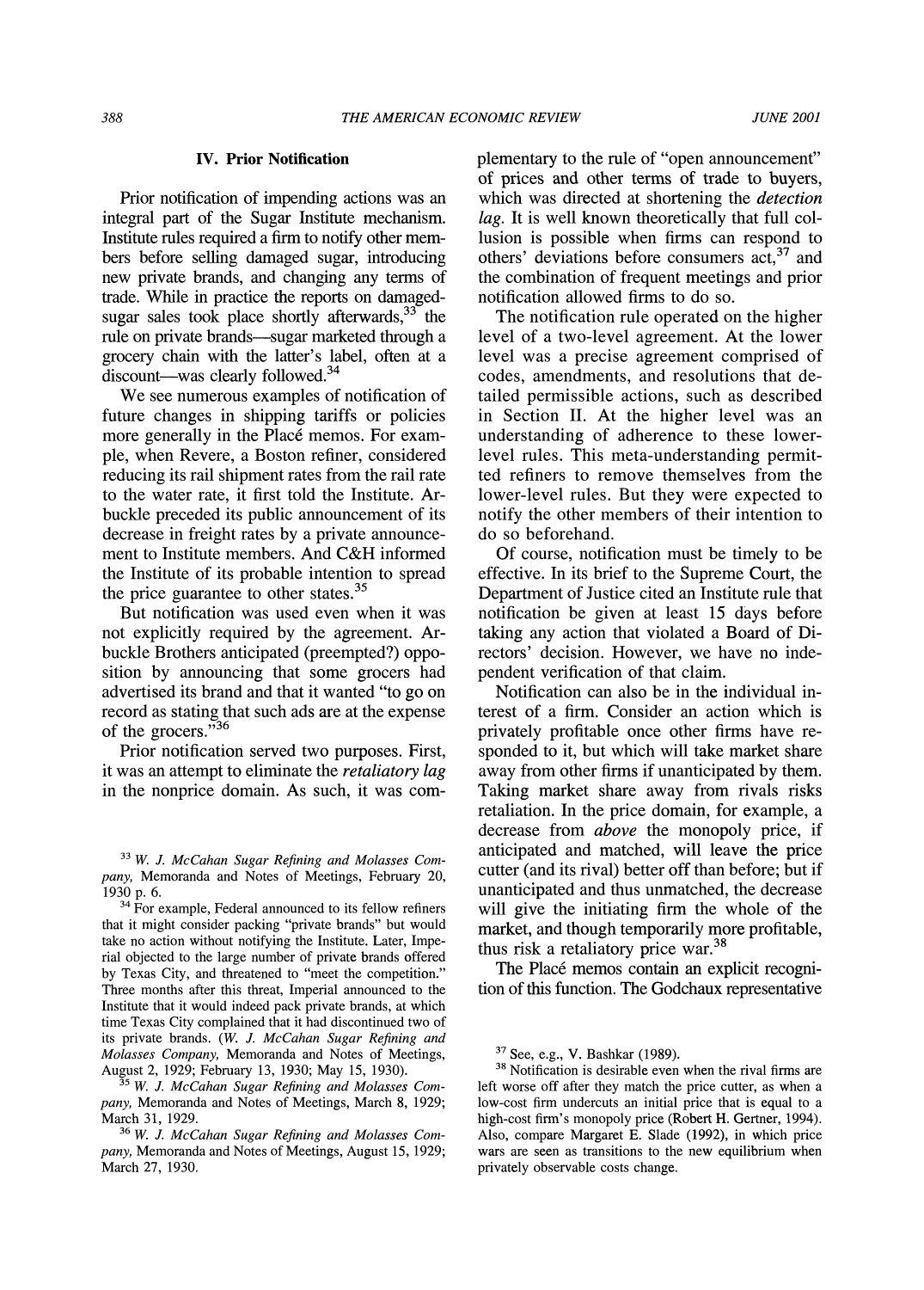**praised the attitude of Savannah who, when faced with the necessity of changing their method of doing business in order to meet competition last Fall, did not rush through an announcement [to the public]. Instead, they waited for a Board meeting at which they explained conditions as they found them and discussed with other refiners the necessity for action on their part. Their subsequent announcements, because understood, did not cause any upheavals. Other refiners recently have not followed this policy with the result that, when revolutionary announcements are made, retaliatory announcement are made by other refiners**  thereby plunging the industry into deplorable and expensive practices.

**As we shall see, notification also preceded retaliatory action. Deferring action until notification was possible carried a cost of retaliatory delay, at the benefit of reduced misunderstandings. Notice that all the cases considered here concern an easing of the terms of trade. In the usual example of notification—the Ethyl case<sup>40</sup>—prior announcement was made of an intended toughening of sale conditions: a nominal price increase in an inflationary environment. That gave firms an opportunity to see if other firms would follow them, or not. In that case, notification served as a coordinating mechanism for an action that, when taken by all firms, would benefit them, but if taken by one firm alone, would harm it.** 

#### **V. Ex Post Determination**

**The Sugar Institute meetings also provided a forum for accusation and rebuttal. For example, in March of 1929, American charged Federal with secretly cutting prices by loading barges without charge. American argued that** 

**[F.O.B.] meant that the sugar must be placed within reach of the tackle of either the ship or the barge. Several people testi**fied...that this had been the interpretation in **the past and that all loading and unloading charges had always been construed as being for account of the vessel. [Federal] took the position that F.O.B. means literally "free on**  **board" and the condition visualized by [American] could be correctly described as "F.A.S." meaning free alongside."41** 

**Reading this, one is led to ask why the firms bother arguing at all. If one firm thinks that the other has cheated, why not just retaliate? Why the need to prove the point?** 

**There are two reasons to first investigate. First, there may have been no intention to break the agreement. Perhaps Federal did not mean to capture additional market share by loading the barges, and thought that other firms were acting as it did. As in the Green and Porter model (1984), the evidence for cheating is never unambiguous, although here it is a misunderstanding-an "honest mistake" by rivals concerning the nature of the "agreement" (David M. Kreps,**  1990 p. 529)—not a drop in industry demand, **that confounds. A similar difference of opinion arose about the deadline for payment of sugar shipped by barge from New Orleans.42** 

**Other times, the confounding factor was indeed a change in external factors. Thus, the failure to force delivery on customers at the end of 30 days was variously determined to be due not to cheating, but to the difficulty of obtaining barges, vacuum pans, and other unforeseen events. The accusation could be factually wrong: a concession on one barrel of caked sugar was wrongly reported as a concession on a much larger amount of powdered sugar by a Sugar Institute investigator.43 Or a firm employee or direct broker may simply have made an error in invoicing or shipping.** 

**Unlike in Green and Porter (1984), there is a mechanism here-the Sugar Institute's meetings-by which firms can first judge whether cheating has in fact occurred before taking action. The Sugar Institute served as a court in which an accused firm might prove its innocence, in some cases on factual, in others on logical, grounds. In doing so, the Institute** 

**<sup>41</sup>W. J. McCahan Sugar Refining and Molasses Company, Memoranda and Notes of Meetings, March 14, 1929. <sup>42</sup>W. J. McCahan Sugar Refining and Molasses Com-**

**pany, Memoranda and Notes of Meetings, March 13, 1930.**  Placé notes to his readers that he "recognized the truth of **Mr. Moog's reasoning."** 

<sup>43</sup> W. J. McCahan Sugar Refining and Molasses Com**pany, Memoranda and Notes of Meetings, January 30, 1930.** 

**44 W. J. McCahan Sugar Refining and Molasses Company, Memoranda and Notes of Meetings, September 26, 1929; January 27, 1930; May 29, 1930.** 

**W. J. McCahan Sugar Refining and Molasses Company, Memoranda and Notes of Meetings, March 13, 1930 p. 3. <sup>40</sup>E. L DuPont de Nemours Co. et al. vs. FTC (1984).**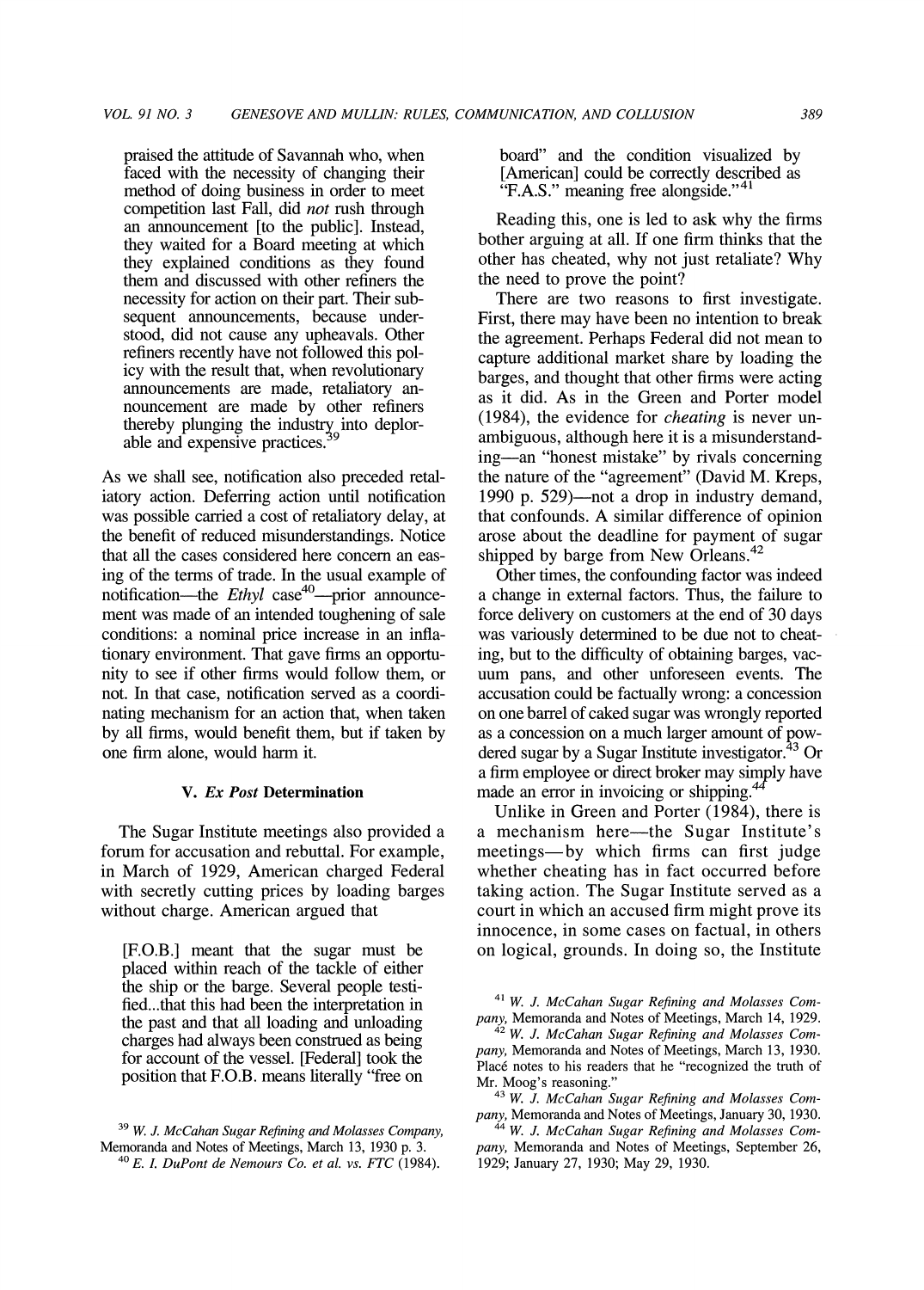**raised the signal-to-noise ratio of indicators of cheating, to use a more prosaic metaphor.** 

**A second reason not to retaliate immediately is the need to first gamer support among the other firms. If the accusing firm acts alone, it may stand accused of cheating itself, and be subject to retaliation. Such was the case for Godchaux in retaliating against Savannah, as described in Section VI.** 

**As a result, accusing firms could not rely on their own beliefs alone, but required evidence. Evidence had to be not only observable, but**  legally verifiable as well—to use the language **of contract theory. Place informs his readers (fellow McCahan executives) of an accusation that Godchaux was selling sugars to Edgar. This was a violation of Institute regulations because Edgar-a large, prominent, and aggressive Detroit brokerage firm-was engaged in storage as well. An invoice uncovered by an Institute investigator that appeared to document a sale was offered as evidence. Place examined the invoice after the meeting.** 

**I am afraid that [the investigators] are off on the wrong track.... [T]his invoice is merely part of Godchaux's bookkeeping method...1 do not doubt that the 20 cars are eventually to be merchandised by Edgar but...[Godchaux] is too clever to commit a faux pas such as [the investigator] thought he had uncovered.45** 

**With the invoice no longer probative, all the refiners were notified of the "the error which apparently had been made."46** 

#### **VI. Cheating and Retaliation**

**In the theory of implicit collusion, the response to a deviation is** 

**simple in the extreme. A deviation by player i is always treated the same way regardless of the nature of the deviation, the period in which it occurred, the particular path in progress, or the point on the**  **path at which the defection occurred. There is no need to "tailor the punishment to fit the crime" (David G. Pearce, 1992 p. 140).4** 

**What we observe is quite different. Firms did cheat. A Detroit chain store received a secret price concession when it switched from National to Spreckels. Spreckels overpaid truckers who then worked a few hours "free" for certain customers. Arbuckle knowingly sold to a dummy corporation that fronted for Edgar.48 All this was done secretly, then uncovered by the Institute.** 

**Cheating was particularly bad in the South. Godchaux broke Institute regulations twice over in accepting a contract with a price guarantee for delivery by water barge, whose movements it agreed not to trace. Texas City accepted a 42-day contract-an offense serious enough that the owner offered to fire his top three executives over it. That same refiner later absorbed storage charges through a dummy corporation. Colonial offered a 6-cent rebate to large buyers. And in Tampa, postdated checks were used to give credit.49** 

**Yet, outside of the South, neither in prices nor in rules were these individual violations met by reversion to competitive conditions 'a la Green and Porter (1984), let alone subcom**petitive conditions, à la Dilip Abreu et al. **(1986). This is especially noteworthy as the industry did experience subcompetitive prices** 

**<sup>45</sup> W. J. McCahan Sugar Refining and Molasses Company, Memoranda and Notes of Meetings, March 20, 1930. 46 W. J. McCahan Sugar Refining and Molasses Company, Memoranda and Notes of Meetings, March 27, 1930.** 

**<sup>47</sup>Pearce is referring to public-information models only. But Susan Athey et al. (2000) show that in a privateinformation model, all "off-schedule" deviations are also treated the same.** 

**<sup>48</sup> W. J. McCahan Sugar Refining and Molasses Company, Memoranda and Notes of Meetings, May 16, 1929; March 13, 1930. The Arbuckle representative volunteered the information to prove a point. Upon hearing it, one of the National representatives "jumped to his feet and in an excited tone of voice asked the Institute to elect another chairman as he refuses to be a member of an organization whose members brazenly admit the violation of its regulations. I caught an exchange of glances between [him and the other National representative] and the former immediately calmed down. It was evident that the National had [done the same]."** 

**<sup>49</sup> W. J. McCahan Sugar Refining and Molasses Company, Memoranda and Notes of Meetings, August 22, 1929; October 3, 1929; December 19, 1929; February 14, 1930; March 27, 1930.**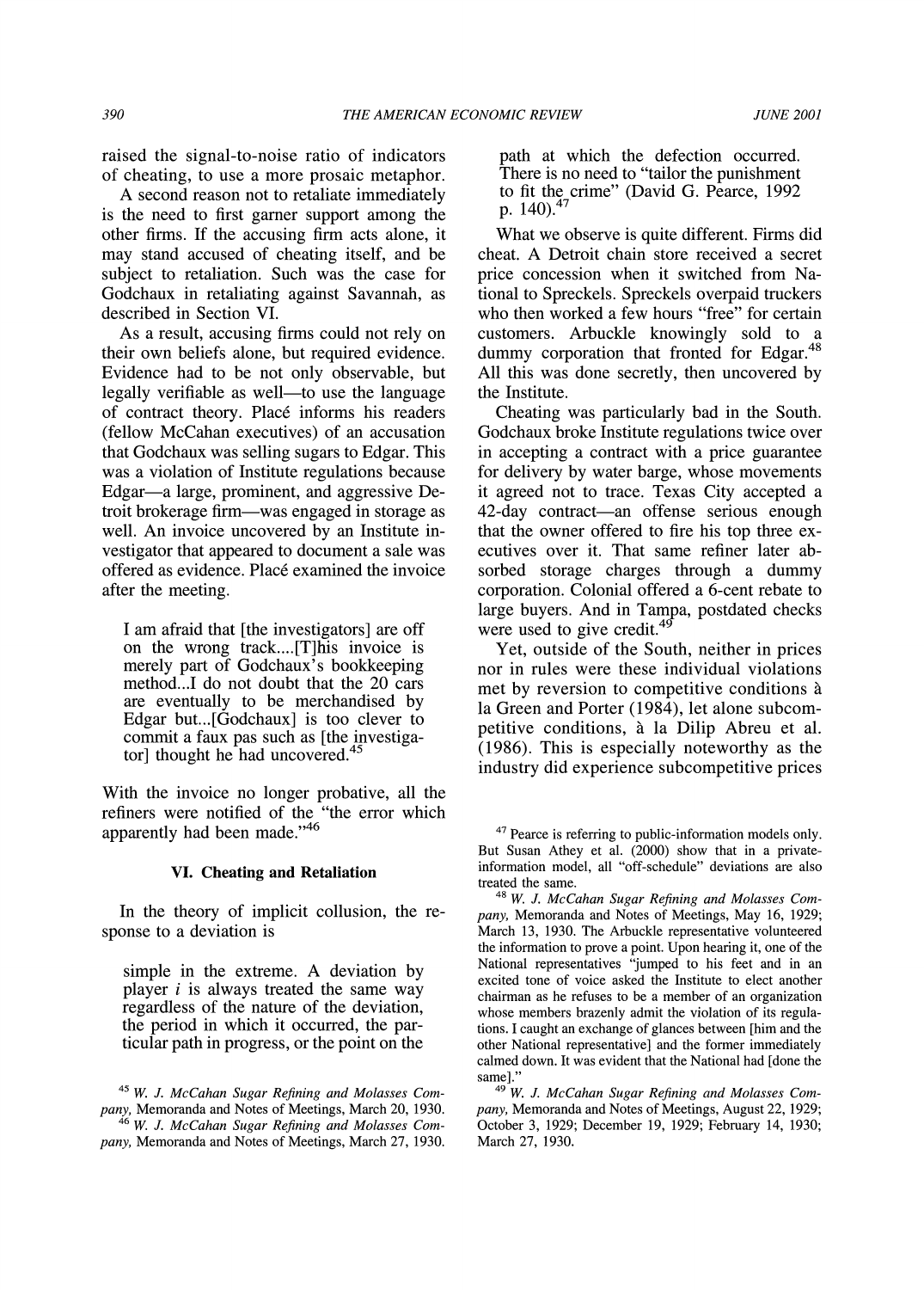**a generation earlier (Genesove and Mullin, 1997). Rather, deviations were either ignored or matched.** 

**Typically, when a specific incident of cheating was uncovered, fault was determined, and the refiner confessed or attempted to justify**  it<sup>50</sup>—or more likely, blamed the broker<sup>51</sup>—and **then halted the practice. There the matter would**  end. One can conjecture that one refiner's cheat**ing would encourage another's, but by the nature of such a process it is impossible to connect one incident to a particular predecessor.** 

**Where the cheating continued over a longer period, or there was an open violation of the agreement, the response was typically to match the practice. This is most evident in transportation pricing. When one firm openly lowered its rate for rail shipments to the lower water-barge rate, other firms would respond by lowering their rail rates to the same level.52 When the Pacific refiners gave a freight allowance on certain contracts, American announced that it would match it.53 The punishment was indeed "tailored to fit the crime."** 

**Matching was not only in degree but also in kind. In responding to a violation, rival firms have at their discretion not only the extent of retaliation, but the instrument as well. For example, in response to the invoicing of a rail shipment at the lower barge rate, in contradiction to the Institute rules, retaliation need not be restricted to transportation pricing, but in principle could include payment length, consignment policy, sugar grades, and even price. Indeed, just as B. Douglas Bemheim and Michael D. Whinston (1990) have shown that, where there is multimarket conduct, collusion can be enhanced when punishment encompasses all markets, so one would expect that collusion would be enhanced by punishing a deviator with all possible instruments at hand.** 

It is surprising, then, to observe that the re-

**sponse to a deviation was generally restricted to the instrument of violation. When, for example, Southern refiners failed to prevent the diversion of shipments from states in which price was guaranteed during shipment to where it was not, C&H introduced a guarantee for Texan shipments and threatened to extend it to other Western states.54 Likewise, when McCahan concluded that some refiners were not uniformly enforcing the contract time limits, Place**  first threatened not to enforce McCahan's terms **either55 and then, with others, carried out his threat. Likewise, Arbuckle Brothers threatened to "meet secret competition by openly accepting contracts for delivery.. .over an indefinite delayed period."56 After several price moves over a period of months resulted in mixed success in contract enforcement, the Institute proposed that each refiner inform the trade that henceforth any sugar remaining on a contract would be shipped to customers in bulk bags on the contract's expiration date. Savannah, although agreeing to send out the letter, refused to enforce it, on the grounds that Hershey had in the past done the same. Colonial then conditioned its enforcement on that of Savannah and C&H.57 In yet another case, when Arbuckle Brothers temporarily stopped adhering to the Institute's sugar standards, National and Penn stopped as well.58** 

**This restricted pattern of retaliation is also present in the enforcement of the separation of brokerage and storage activities downstream. Arbuckle Brothers threatened that if there were any further shipments to brokers who doubled as warehouse operators, then it would begin supplying Edgar again.59** 

**Matching was actually institutionalized in the enforcement of the 30-day delivery rule, which** 

**<sup>50</sup> W. J. McCahan Sugar Refining and Molasses Company, Memoranda and Notes of Meetings, May 27, 1930.** 

**<sup>51</sup>E.g., W. J. McCahan Sugar Refining and Molasses Company, Memoranda and Notes of Meetings, August 29, 1929; September 26, 1929; December 19, 1929.** 

**<sup>52</sup> W. J. McCahan Sugar Refining and Molasses Company, Memoranda and Notes of Meetings, March 28, 1929.** 

**<sup>53</sup> W. J. McCahan Sugar Refining and Molasses Company, Memoranda and Notes of Meetings, May 22, 1930.** 

**<sup>54</sup> W. J. McCahan Sugar Refining and Molasses Company, Memoranda and Notes of Meetings, March 8, 1929.** 

**<sup>55</sup> W. J. McCahan Sugar Refining and Molasses Company, Memoranda and Notes of Meetings, letter filed with the memoranda, February 15, 1929.** 

**<sup>56</sup> W. J. McCahan Sugar Refining and Molasses Company, Memoranda and Notes of Meetings, June 15, 1929.** 

**<sup>57</sup> W. J. McCahan Sugar Refining and Molasses Company, Memoranda and Notes of Meetings, August 1, 1929. 58 W. J. McCahan Sugar Refining and Molasses Com-**

**pany, Memoranda and Notes of Meetings, February 8, 1929. 59 W. J. McCahan Sugar Refining and Molasses Com-**

**pany, Memoranda and Notes of Meetings, May 9, 1929.**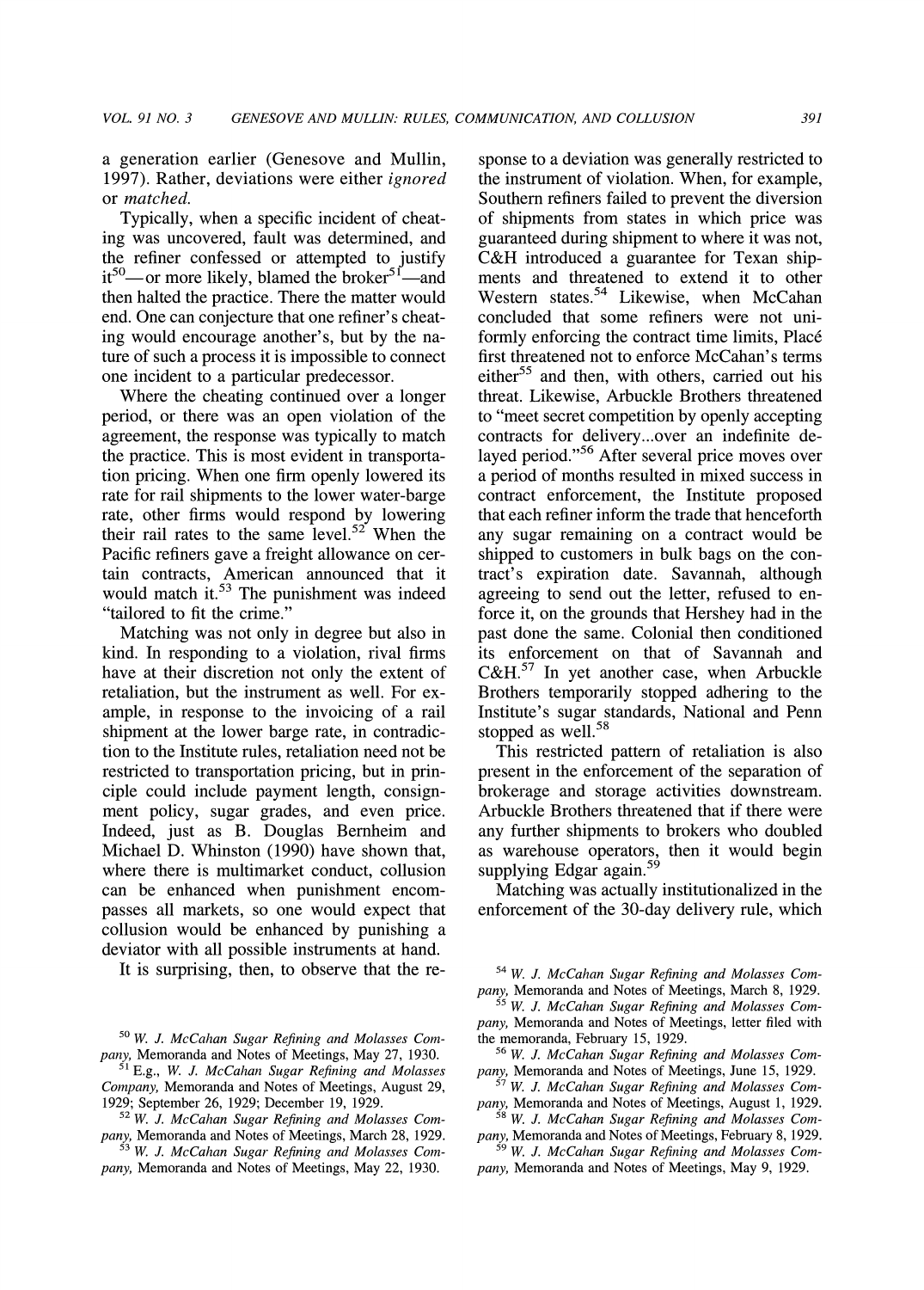**firms continually broke by granting extensions on the grounds of production schedules and transport availability. To deal with this problem, the Institute required refiners to report their quantity of undelivered contracts for**  each price move.<sup>60</sup> These weekly reports were **circulated to all members and discussed at a dedicated weekly meeting. A large balance of undelivered contracts revealed a firm as unlikely to meet the contract due date, either because of capacity constraints in production or transportation, or because the high balances signaled an unwillingness to pressure customers to take delivery. Other refiners could then match by adjusting, or threatening to adjust, their own contract enforcement. This matching was eventually further institutionalized by a short-lived understanding "that all refiners will be free to spread their own deliveries over the same number of days as the most delayed refiner will require," which agreement was "not to be announced to the trade."61** 

**These reports both sped up retaliatory matching and made it more routine. In their absence, a firm would not know precisely how well others were forcing delivery until after the due date had passed. Retaliation could only then be through refusal to enforce future contracts, or, like C&H before joining the Institute, on other contractual terms.62 The reports permitted quick, nearly contemporaneous responses, precisely tailored to the violation.** 

**Where retaliation did take the form of a reversion, or threatened reversion, to competitive conditions or worse, it was only in response to large-scale cheating in several dimensions. This only occurred in the South, which was the periphery of the market. As early as June 1929, an Institute investigator reported the Code of Ethics as "dead in the water" in Texas. Compartmentalization broke down there. C&H would not discuss any single issue, but insisted that given the condi-** **tions, it would only discuss all of them together.63 Arguing that Texan refiners "have been guilty of many different violations of the Code," C&H threatened to "request the entire suspension of the Code of Ethics in the Texas territory so that all refiners may be in position to fight fire with fire."64** 

**Elsewhere in the South, Savannah was dissuaded from resigning from the Institute, so that it might deal with the "unethical" competition from the Cuban-refiner Hershey, by a resolution which authorized members "to 'meet the competition of Hershey,' provided that the specific competitor and the exact territorial limits are announced to the Institute."65 Thus, the Institute agreed to suspend the collusive agreement, so**  long as prior notification was given.<sup>66</sup>

**The last example illustrates again how Institute membership stymied firms from immediately responding to competition. Retaliation was to be at the discretion of the Institute as a whole only. When in November 1929, Godchaux withdrew its authorization for the Institute to audit its stocks until Colonial ceased from storing its sugar in buyeraffiliated warehouses, and withholding contract enforcement and other statistics,67 the other refiners disapproved. According to them, Godchaux was "taking a very arbitrary position. Irrespective of Colonial's activities, Godchaux has no right to secretly indulge in unethical practices themselves... If Godchaux desires to meet Colonial competition it must be done openly, as Savannah did in Southeastern territory."68** 

**<sup>63</sup>W. J. McCahan Sugar Refining and Molasses Company, Memoranda and Notes of Meetings, July 18, 1929.** 

**<sup>64</sup>W. J. McCahan Sugar Refining and Molasses Company, Memoranda and Notes of Meetings, November 21, 1929 p. 1.** 

**65 W. J. McCahan Sugar Refining and Molasses Company, Memoranda and Notes of Meetings. The date is unclear in the original, but is probably July or August, 1929.** 

**<sup>66</sup>Hershey was not a member of the Institute, but, like**  the beet-sugar association and C&H before joining, had adhered to some of the Institute's regulations and its<sup>7</sup>re**quests for market statistics.** 

**67 W. J. McCahan Sugar Refining and Molasses Company, Memoranda and Notes of Meetings, August 22, 1929; September 19, 1929; October 3, 1929.** 

**68 W. J. McCahan Sugar Refining and Molasses Company, Memoranda and Notes of Meetings, Executive Committee, November 7, 1929.** 

**<sup>60</sup>The willingness of refiners to supply these figures is striking given the failure to collect actual sales figures from members, as described in Genesove and Mullin (1999).** 

**<sup>61</sup> W. J. McCahan Sugar Refining and Molasses Company, Memoranda and Notes of Meetings, November 17, 1929.** 

**<sup>62</sup>See Section VII.**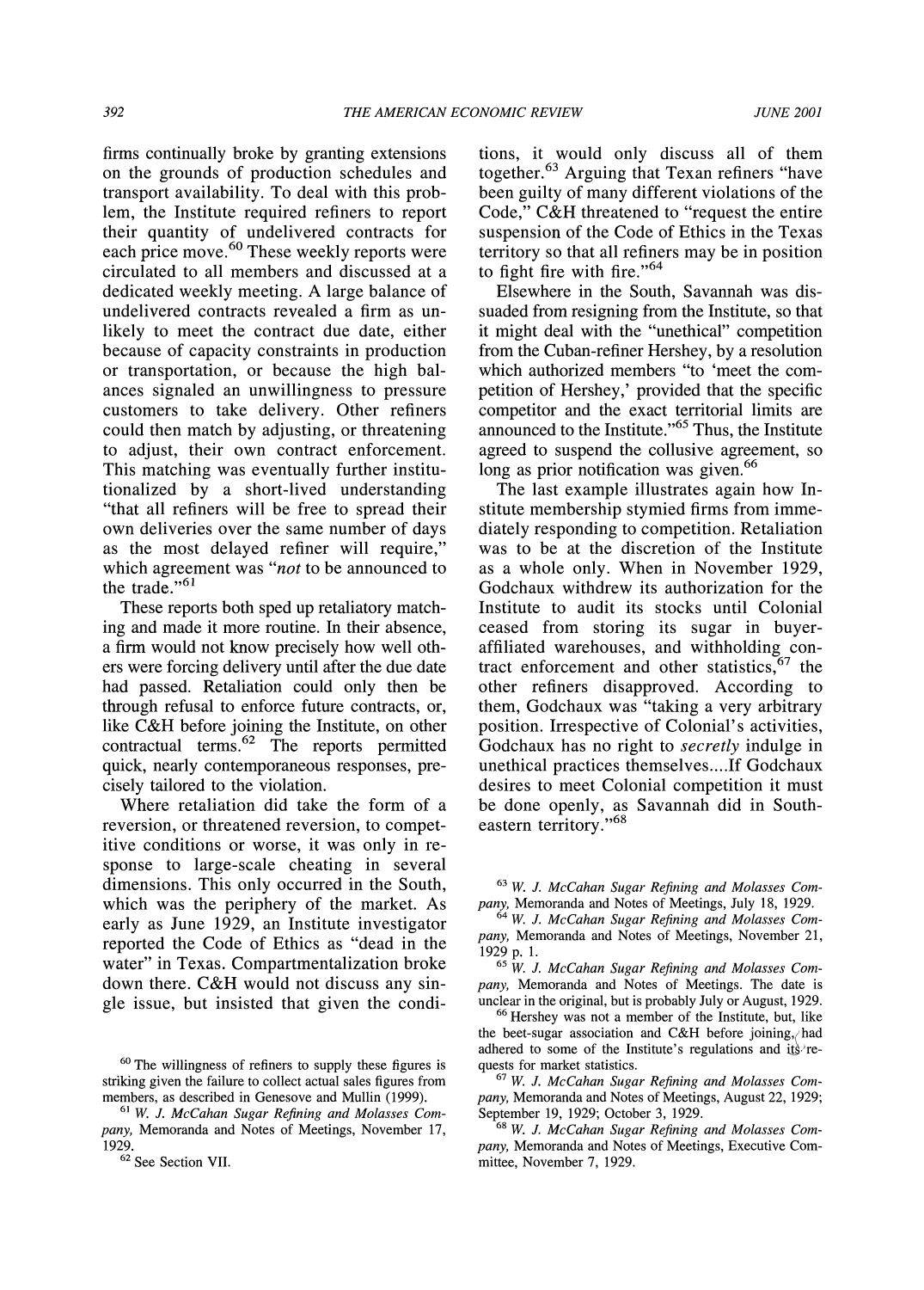**Our comments in this and the previous section paint a very different picture of the response to a deviation than that imagined in the formal theory. Instead of meeting a single deviation with immediate massive retaliation, there may be an attempt to determine if it was indeed a conscious effort to break the agreement, or rather a misunderstanding, or the product of external factors. Threats may also precede any retaliation, in part to ensure it is not misconstrued as a deviation, in part to allow the deviator to back down. Retaliation when, and if, it comes is limited to the kind of violation, and is typically to match it.** 

**Thus the refiners had chosen the opposite end of the trade-off between Type I and Type II errors to that of the Green and Porter (1984) equilibrium. There, firms accept that they will punish when cheating does not occur in order that cheating never occur; here, firms accept some cheating so as not to punish inappropriately. Collusion was nonetheless (imperfectly) sustained, because wholesale cheating was retaliated against massively.** 

**One reason to desist from full-scale retaliation stems from the vertical contractual arrangements in the industry. Issues of internal firm organization apparently dictated that the most efficient contract between a firm and its sales agents entailed brokerage, with brokers often dealing exclusively with specific refiners.69 Brokers faced high-powered incentives, with a fixed percentage commission earned on every sale.** 

**This system was at odds with the collusive agreement in two respects. First, an exclusive broker had an incentive to "steal" a customer from another firm through secret concessions. Of course, because refiners made a positive profit on every sale, this would benefit the refiner as well. But being one of many, instead of one of 15, a broker's incentive to deviate much exceeded a refiner's. Viewed from the refiners' perspective, brokers' cheating added noise to demand, and so provided an opportunity for firms to cheat by hiding behind their brokers, much like demand shocks in Green and Porter**  **(1984). Collectively through the Institute, the refiners sought brokers' adherence to the agreement through blacklisting deviators (although refiners tended to protect their own), and instilling a culture of adherence to the codes.** 

**Not only did the system make deviations more prevalent, it made punishment more costly. It is easy to see that continual transitions between a "collusive" phase and a "punishment" phase would be difficult to enact in such an environment. One cannot easily ask selling agents to one day adhere to one set of rules, the next to another, and the day after to return to the first set of rules, especially when the first set of rules stands in the way of their (individual) profit opportunities.** 

**Apparently, the tension between the desire of selling agents to increase sales and the firm's desire to abide by the agreement was felt inside the firm (as legally defined) as well. Arguing that "the matter of contract enforcement cannot be left in the hands of the Sales Department," one firm announced that it had established "an entirely separate department to handle contract enforcement and enforcement will be accomplished without allowing the prejudices and desires of the Sales department to interfere."** 

**Finally, we ask: Why matching? Matching in price (where sales are made before rivals can respond) will not deter undercutting, of course, but the method can be effective for deviations in discrete choices, such as for rules. Robert Axelrod's (1984) demonstration of the robustness of a matching, or "tit for tat" strategy in computer simulations of the prisoner's dilemma is well known.70 Less well known is subsequent work showing the robustness of the "generous tit for tat" strategy (Axelrod, 1997 p. 36-37) in which a percentage of deviations are assumed to**  be "mistakes," and so are forgiven-as seems to **have occurred here. An additional appeal of matching must have been that it was consistent with the ethic of nondiscrimination and symmetry that underlay the Code of Ethics.** 

**Could what we have labeled as deviation followed by retaliation by matching be better thought of as a move to a new equilibrium, in** 

**<sup>69</sup>American's attempt to sell directly to buyers without intermediaries from 1918-1922 was apparently a complete failure.** 

**<sup>70</sup>Levenstein (1997) documents a tit for tat clause in the collusive agreement between Dow Chemical and Deutsche Bromkonvention.**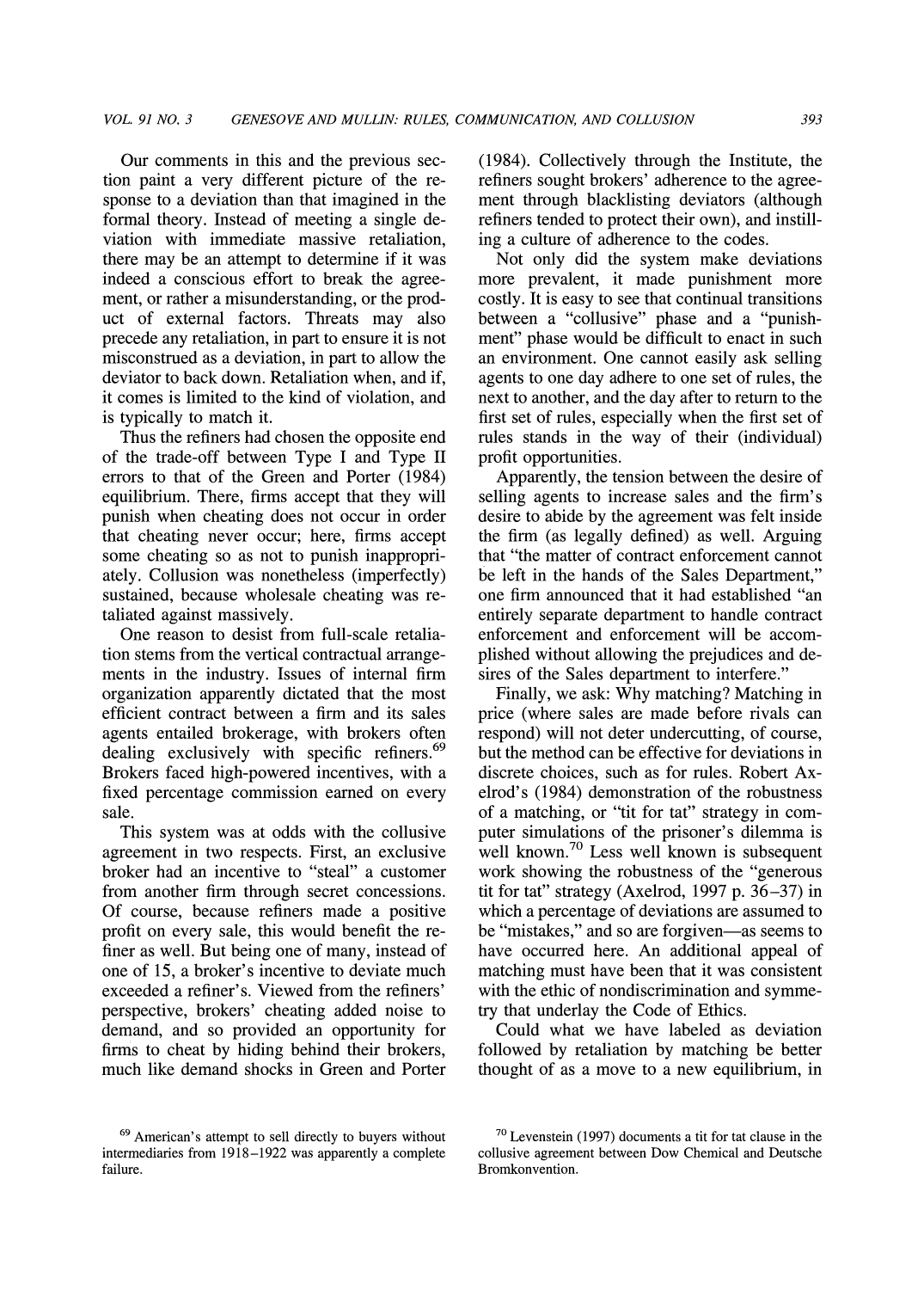**which one firm leads, and the others follow in an optimal response, however grudgingly? There is some appeal to this interpretation, at least when the violation was done openly. But the larger point remains. We do not see the use of massive retaliation to protect the original equilibrium, which the Folk Theorems of implicit collusion would suggest could be sustained by such response, and would be, when collusion is less than perfect.** 

# **VII. What Firms Did Not Do: Inference from Market Shares and Market Allocation**

**Since in the Green and Porter (1984) model and its offshoots cheating is inferred from an increase in a firm's market share, it is natural to ask, as some readers of earlier drafts of this paper have, whether refiners used such information to police the accord. Market-share information was available to them, although at somewhat low frequency (Genesove and Mullin, 1999), but was rarely used in that fashion. The one such inference in the Place memoranda is the observation that Arbuckle had not been obtaining its "proper quota of business," apparently because brokers regarded it as "too strict" in enforcing contracts. The possibility that American's advertising is at fault instead is dismissed, since other refiners' sales had not fallen. Half a year later, the Arbuckle representative blamed its low share on its not being "as liberal in meeting competition as McCahan"**  had been. Placé retorted that the "premise" was **wrong.71** 

**In Green and Porter (1984), a fall in market share, whatever the reason, leads to a price war. In the Place memoranda, the reason for the decline is crucial. In a rather dramatic incident, the president of C&H, not yet a member of the Institute, threatened to "break the price" if, upon returning to San Francisco, he were to discover that its sales had been low because of the failure of Eastern refiners to enforce the 30-day limit.** 

**In Dilip Abreu et al. (1990), Drew Fudenberg et al. (1994), and Athey and Bagwell (2000), a** 

**firm that registers a decrease in market share is compensated with additional market share in future periods. There are a couple of discussions along these lines in the memoranda. Colonial having stated that "it will consider itself at liberty 'to meet the competition' as it meets it.... The consensus of opinion was that Colonial ha[d] suffered such a large decrease in distribution that some means must be found to allow them to catch up."72 Because at this point the memoranda become quite spotty in covering the meetings, we do not know why Colonial's sales had declined, and do not know whether ''some means' was found and acted upon (we suspect not). Elsewhere, Place hears that American is forbidding secondhand sugars from being transferred to Boston, presumably to stop Revere, the local Boston refiner, from dropping its price.** 

**Note, however, that as we pointed out in Section II, there was no easy mechanism for reallocating market shares.** 

**There are thus imperfect echoes of these models of collusion under imperfect public information in the memoranda, but they are rare. These four incidents are the only such ones in nearly a hundred meetings over the 18-month period. Market share is a noisy indicator of cheating; and with direct evidence available, the refiners evidently preferred to rely on that instead.** 

**Throughout the course of the Institute's life there were calls for a stronger agreement that would go beyond rules to exercise control over production. Indeed, that was the members' initial purpose in organizing, before their counsel told them they could not do so. Nonetheless, twice American proposed a market-sharing scheme. In April 1929, it suggested a "formula" holding each refiner's output to its capacity under "Wartime 'control' plus 50 percent of any subsequent increase in capacity." The issue "was discussed at great length but no decision was arrived at." Then on August 29 of that year, having waited for the official meeting to adjoum, the American representative proposed a specific market share for each firm (with a de-**

**<sup>71</sup>W. J. McCahan Sugar Refining and Molasses Company, Memoranda and Notes of Meetings, September 29, 1929; February 20, 1930.** 

**<sup>72</sup>W. J. McCahan Sugar Refining and Molasses Company, Memoranda and Notes of Meetings, September 26, 1930.**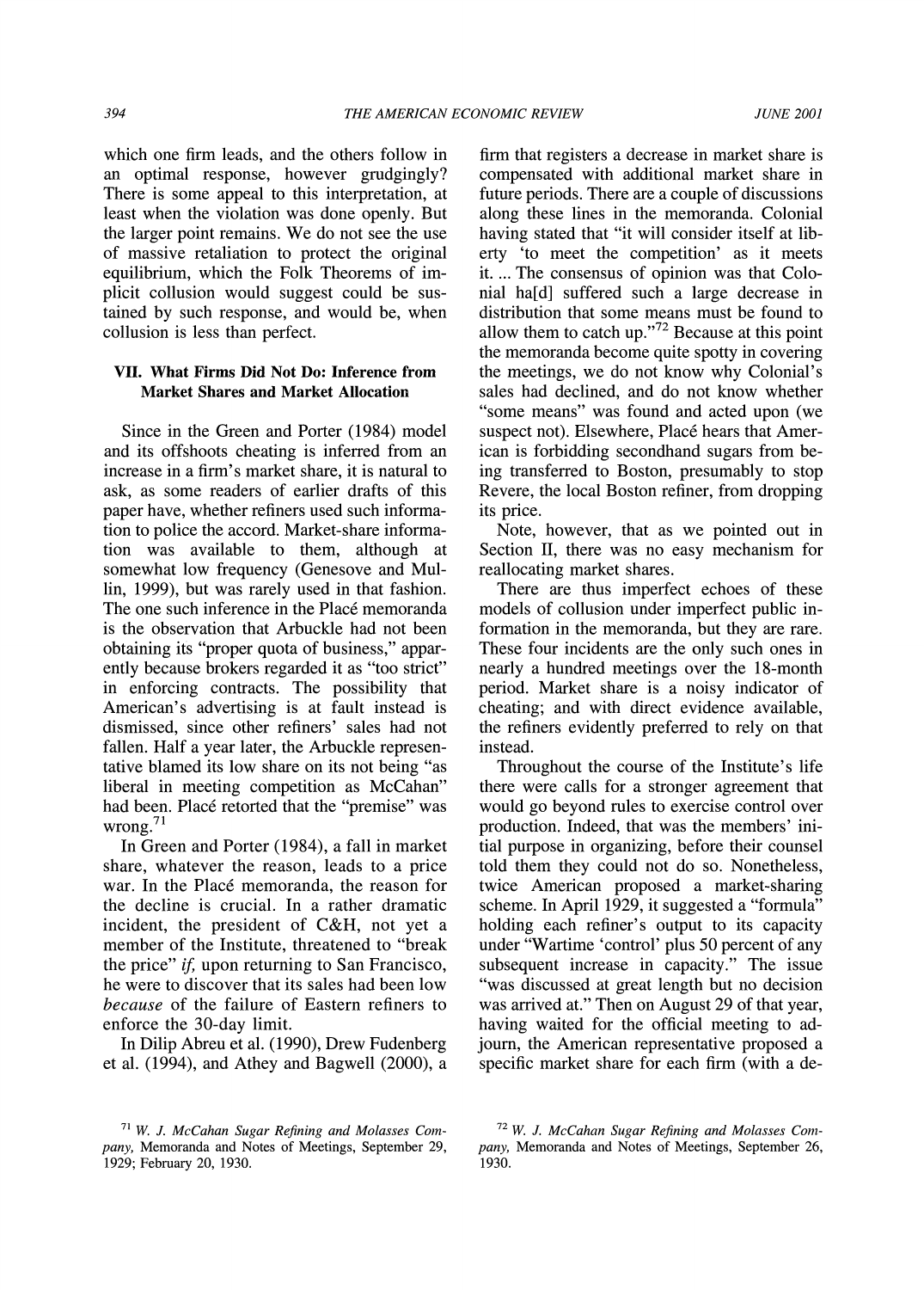**crease in every share except American's). For neither proposal was any enforcement mechanism offered, and, in fact, nothing came of either, so that almost a year later, one participant complained "that, in spite of all the pretty speeches which have been made on [self-regulation], there is no evidence of this principle being put into practice." He was answered that "unfortunately, the Institute's attorney does not allow discussion of this subject on a basis which could bring actual results."73** 

**A couple of refiners called for consolidating the industry. The C&H president spoke of removing two or three refiners.74 Spreckels called for "three, or at most four, companies control[ling] all the refineries of the country."75 But there were no mergers or acquisitions during this period.** 

**Calls for coordinated market withdrawals were left unfulfilled as well. C&H prepared a map "to show that, if the Western territory is not invaded by Atlantic Coast and Gulf refiners, Western producers would be able to distribute these products without coming south or east."76 But the Eastern refiners were hardly prepared to cede the important market of Chicago. Place demanded a "deliberate plan for the curtailment of the operation of the [then nonmember] C&H," and in response the Institute decided to ask the Hawaiian planters to sell a larger part of their raw sugar to the Eastern refiners, rather than C&H. But there**  is no further mention of this, and C&H's **production was not cut back.77** 

**These are the only discussions of stronger collusive schemes in Place. The Sugar Institute was at the edge of allowable behavior, "pioneers" at the "frontier" as its counsel was to say on the eve of the trial, "beyond anything" the** 

**73 W. J. McCahan Sugar Refining and Molasses Company, Memoranda and Notes of Meetings, April 11, 1929; August 29, 1929; February 6, 1930.** 

**74 W. J. McCahan Sugar Refining and Molasses Company, Memoranda and Notes of Meetings, March 8, 1929.** 

**75 W. J. McCahan Sugar Refining and Molasses Company, Memoranda and Notes of Meetings, February 13, 1930.** 

**76 W. J. McCahan Sugar Refining and Molasses Company, Memoranda and Notes of Meetings, March 8, 1929.** 

**77 W. J. McCahan Sugar Refining and Molasses Company, Memoranda and Notes of Meetings, April 11, 1929.**  **courts had approved, although not necessarily yet forbidden. 78 Through its communicative organs it could do much better than simply inferring cheating from public information. To collude more explicitly, would clearly have been illegal. To merge was impossible, given the government's 1910 antitrust suit against American. Unfortunately for the refiners, the Court would decide that their practices were also illegal, and push back the "frontier."** 

## **VIII. Conclusion**

**We have emphasized the Sugar Institute's role as a mechanism for governance and a forum for communication among the refiners. However, it fulfilled two additional functions. The more important of the two was its role as a neutral party among the firms. That allowed the Institute to audit them. It also collected information while protecting its confidentiality, aggregating self-reported firm-level statistics into industry totals that were then reported back to the firms. Genesove and Mullin (1999) considers this role, and so we have not pursued it here.** 

**There was an additional, strategic value to the embodiment of the collusive agreement in an institution outside of the individual firms. In their bargaining with brokers or buyers, the refiners sometimes used the Institute as a scapegoat. More formally, firms could commit to policies by having them formalized as Institute rules. However, this manoeuver was limited by the Institute's counsel's warning that such claims would paint the Institute as a consolidation and thus risk antitrust prosecution.** 

**It is useful to compare what we have learned here about communication with a number of recent theoretical papers that have explored the issue.** 

**We have stressed the adaptation value of frequent meetings. It could be argued that such flexibility would come at the cost of less credible punishment schemes, for frequent meetings might allow firms to renegotiate their way out of punishments. The theoretical literature on** 

**<sup>78</sup>W. J. McCahan Sugar Refining and Molasses Company, Memoranda and Notes of Meetings, March 8, 1929; January 17, 1930.**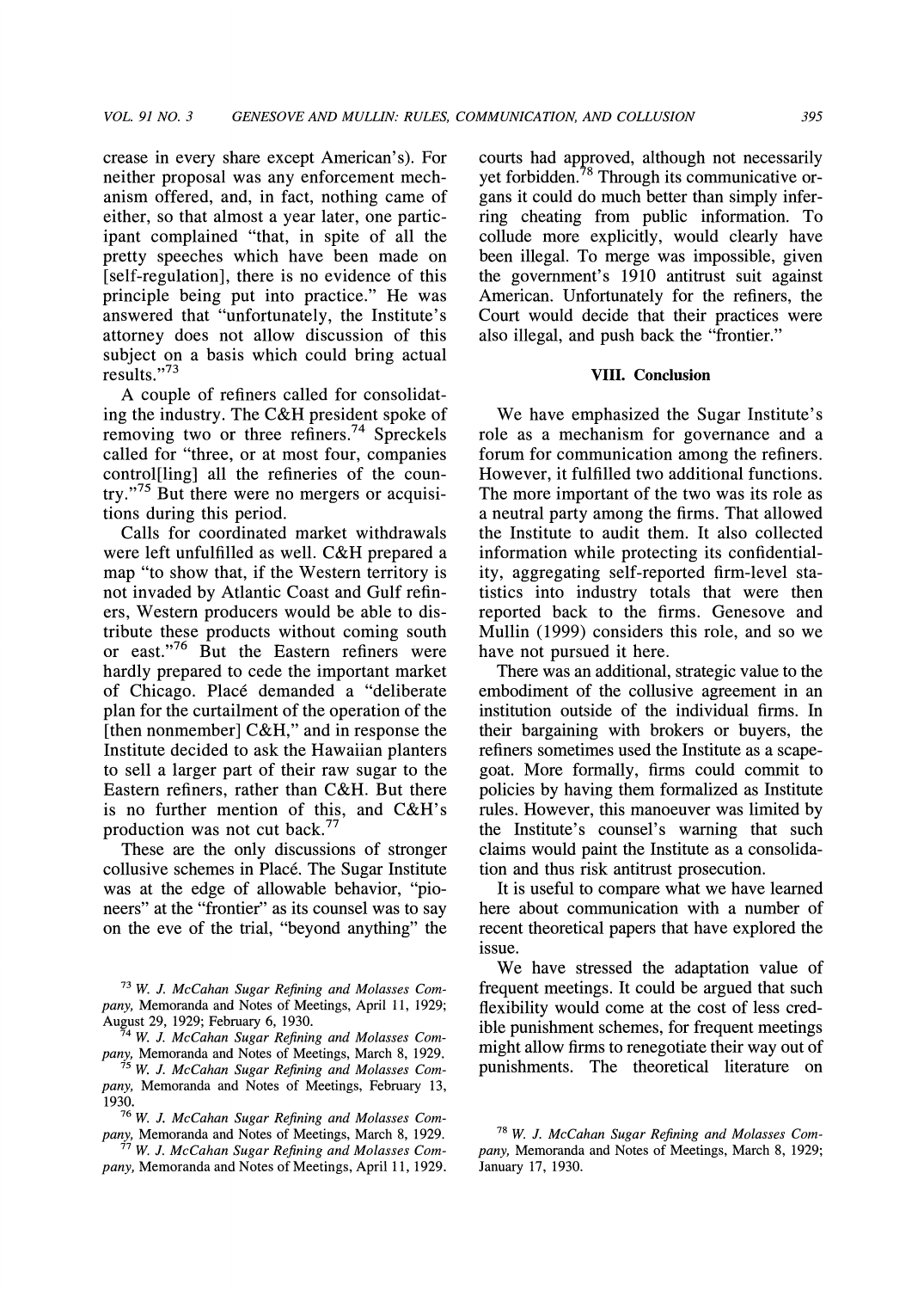**renegotiation is inconclusive, although Barbara McCutcheon (1997) has argued that the ability of colluding firms to meet once an initial agreement has been reached would constrain the agreement. Certainly, that would help explain why retaliation seems so weak in this market.** 

**However, we think that renegotiation was not a serious impediment to collusion. Clearly, the refiners did not see it as so. In choosing to have weekly meetings, the refiners obviously valued the adaptation function higher than any risk of renegotiation of punishment. The meetings continued at that frequency, or higher, at least until mid-1930, when the Place memos end. No one ever suggested less frequent meetings.** 

**Also, we see no evidence of renegotiation out of punishment. The threats we document are never retracted. Nor do we see firms bargain out of any punishment. Of course, the possibility that a punishment might be renegotiated might nonetheless determine the structure of the agreement; in theoretical terms, one can always construct a nonrenegotiated equilibrium from the path of any renegotiation-proof equilibrium. But, (a) we have already noted that in meeting so frequently the refiners must have been either unaware or unconcerned with the possibility of renegotiation, and (b) that theoretical conclusion presupposes an environment in which all contingencies are foreseen. This nonrenegotiated equilibrium is more properly seen as an artifact of the models, in the same sense that the models predict that there will be no cheating in equilibrium. McCutcheon herself acknowledges that her model lacks "incomplete contracting, imperfect monitoring, and**  meetings in equilibrium"—all features of the **Sugar Institute.** 

**In their recent paper on price collusion with private information, Athey et al. (2000) touch on certain issues that we have emphasized here. Thus they note that in the pursuit of a workable collusive agreement, firms will often choose to give up cost efficiencies. We stressed the same point in Section II, but it is important to understand the difference between our paper and theirs. The foregone efficiencies in their model are privately observed; whereas those we document here-delivering sugar by water rather than rail, for example-are publicly known, and so, as the authors themselves note in their con-** **clusion, their collusive scheme could easily and profitably accommodate them. Thus a different explanation for the foregone efficiencies is required. We have offered the explanation that exploitation of these efficiencies would threaten the homogeneity of business practices that made pricing transparent.** 

**In their conclusion, Athey et al. (2000) argue that their model could rationalize a hypothetical situation in which one firm openly lowers its price drastically and yet evokes no response. They cite an earlier draft of this paper as providing support, in the nonprice domain, for such occurrences. We think this is a mistaken application of their model, for the cheating we describe in Section VI are clearly "offequilibrium." They are taken secretly, and typically uncovered only by the Institute's costly investigation.** 

**We have found the current theories of collusion to be inadequate for representing what transpired in the Sugar Institute. Existing theory has little to say about communication in collusion, and those models that exist do not capture the richness of the content of that communication. Furthermore, the nature of retaliation for cheating is much more restrained than that imagined by the existing theories. We have also argued that the internal organization of the firmsmore specifically, the selling agents' highpowered incentives-help explain the limited retaliation. Nonetheless, one should not lose sight of the overall success of Stigler's (1964) original insight in capturing the essentials of collusion in this market. The Sugar Institute and its rules were constructed by firms in pursuit of the common goal of collusion, but each well aware of their individual ex post incentive to undermine the agreement once in place.** 

## **REFERENCES**

**Abreu, Dilip; Pearce, David and Stacchetti, Ennio. "Optimal Cartel Equilibria with Imperfect Monitoring." Journal of Economic Theory, June 1986, 39(1), pp. 251-69.** 

**. "Toward a Theory of Discounted Repeated Games with Imperfect Monitoring." Econometrica, September 1990, 58(5), pp. 1041-63.** 

**Albert, Bill and Graves, Adrian, eds. The world**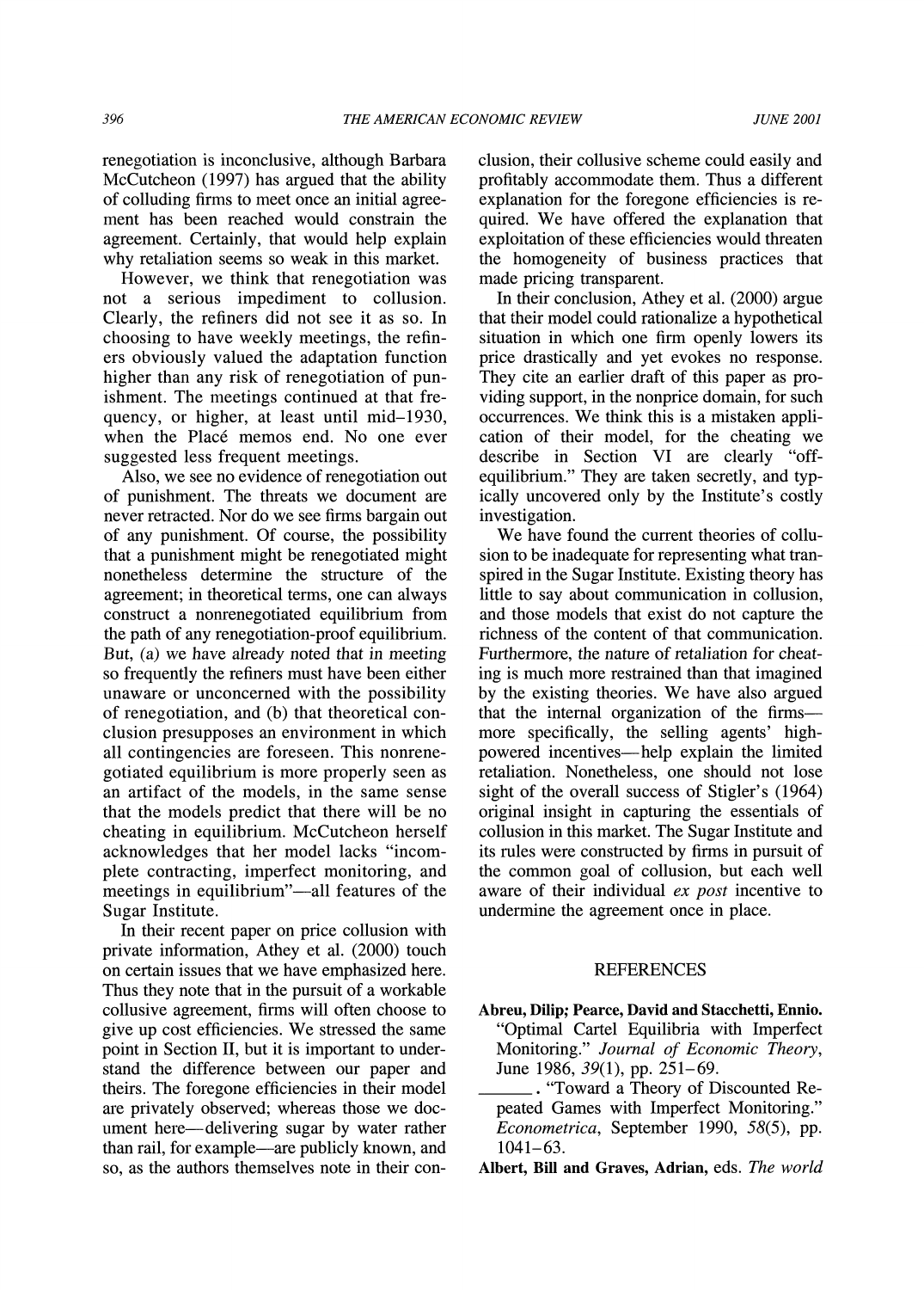**sugar economy in war and depression, 1914- 1940. London: Routledge, 1988.** 

- **American Column and Lumber Co. et al. v. United States. 257 U.S. 377, 1921.**
- **Athey, Susan and Bagwell, Kyle. "Optimal Collusion with Private Information." Mimeo, Massachusetts Institute of Technology, 2000.**
- **Athey, Susan; Bagwell, Kyle and Sanchirico, Chris. "Collusion and Price Rigidity." Mimeo, Massachusetts Institute of Technology, 2000.**
- **Axelrod, Robert. The evolution of cooperation. New York: Basic Books, 1984.**
- **. The complexity of cooperation. Princeton, NJ: Princeton University Press, 1997.**
- **Babcock, Harry A. Final Report, 1-5601, on Application of Joannes Brothers Company, et al. for issuance of complaint vs. The Sugar Institute, Inc. et al., June 20, 1930, in Record Group 122, Records of the Federal Trade Commission, Docket Section, Applications for Issuance of Complaint, 1915-1926, Box No. 30, National Archives, College Park, Maryland.**
- **Bashkar, V. "Quick Responses in Duopoly Ensure Monopoly Pricing." Economics Letters, 1989, 29(2), pp. 103-07.**
- **Bernheim, B. Douglas and Whinston, Michael D. "Multimarket Contact and Collusive Behavior." Rand Journal of Economics, Spring 1990, 21(1), pp. 1-26.**
- **Blinder, Alan S. "Why Are Prices Sticky? Preliminary Results from an Interview Study," in Eytan Sheshinski and Yoram Weiss, eds., Optimal pricing, inflation, and the cost of price adjustment. Cambridge, MA: MIT Press, 1993, pp. 409-21.**
- **Carlton, Dennis. "A Reexamination of Delivered Pricing Systems." Journal of Law and Economics, April 1983, 26(1), pp. 51-70.**
- **Cement Manufacturers' Protective Association et al. v. United States. 268 U.S. 588, 1925.**
- **Christensen, Laurits Rolf and Caves, Richard E. "Cheap Talk and Investment Rivalry in the Pulp and Paper Industry." Journal of Industrial Economics, March 1997, 45(1), pp. 47-73.**
- **Compte, Olivier. "Communication in Repeated Games with Imperfect Private Monitoring." Econometrica, May 1998, 66(3), pp. 597-626.**
- **Dick, Andrew R. "When Are Cartels Stable Contracts?" Journal of Law and Economics, April 1996, 39(1), pp. 241-83.**
- **Doyle, Maura P. and Snyder, Christopher M. "Information Sharing and Competition in the Motor Vehicle Industry." Journal of Political Economy, December 1999, 107(6), pp. 1326-64.**
- **E. L DuPont de Nemours Co. et al. vs. FTC. 729 F. 2d 128, 1984.**
- **Eddy, Arthur Jerome. The new competition. New York: D. Appleton and Co., 1912.**
- **Friedman, Milton. Essays in positive economics. Chicago: University of Chicago Press, 1953.**
- **Fudenberg, Drew; Levine, David I. and Maskin, Eric. "The Folk Theorem with Imperfect Public Information." Econometrica, September 1994, 62(5), pp. 997-1039.**
- **Genesove, David and Mullin, Wallace, P. "Predation and Its Rate of Return: The Sugar Industry, 1887-1914." National Bureau of Economic Research (Cambridge, MA) Working Paper No. 6032, May 1997.**
- **. "Testing Static Oligopoly Models: Conduct and Cost in the Sugar Industry, 1890-1914." Rand Journal of Economics, Summer 1998, 29(2), pp. 355-77.**
- **. "The Sugar Institute Learns to Organize Information Exchange," in Naomi R. Lamoreaux, Daniel M. G. Raff, and Peter Temin, eds., Learning by doing in markets, firms, and countries. Chicago: University of Chicago Press, 1999, pp. 103-38.**
- **Gertner, Robert H. "Tacit Collusion with Immediate Responses: The Role of Asymmetries." Mimeo, University of Chicago, 1994.**
- **Green, Edward J. and Porter, Robert H. "Noncooperative Collusion under Imperfect Price Information." Econometrica, January 1984, 52(1), pp. 87-100.**
- **Kandori, Michihiro and Matsushima, Hitoshi. "Private Observation, Communication and Collusion." Econometrica, May 1998, 66(3), pp. 627-52.**
- **Katz, Michael L. "The Welfare Effects of Third Degree Price Discrimination in Intermediate Goods Markets." American Economic Review, March 1987, 77(1), pp. 154-67.**
- **Kreps, David M. A course in microeconomic theory. Princeton, NJ: Princeton University Press, 1990.**
- **Levenstein, Margaret C. "Price Wars and the Stability of Collusion: A Study of the Pre-**